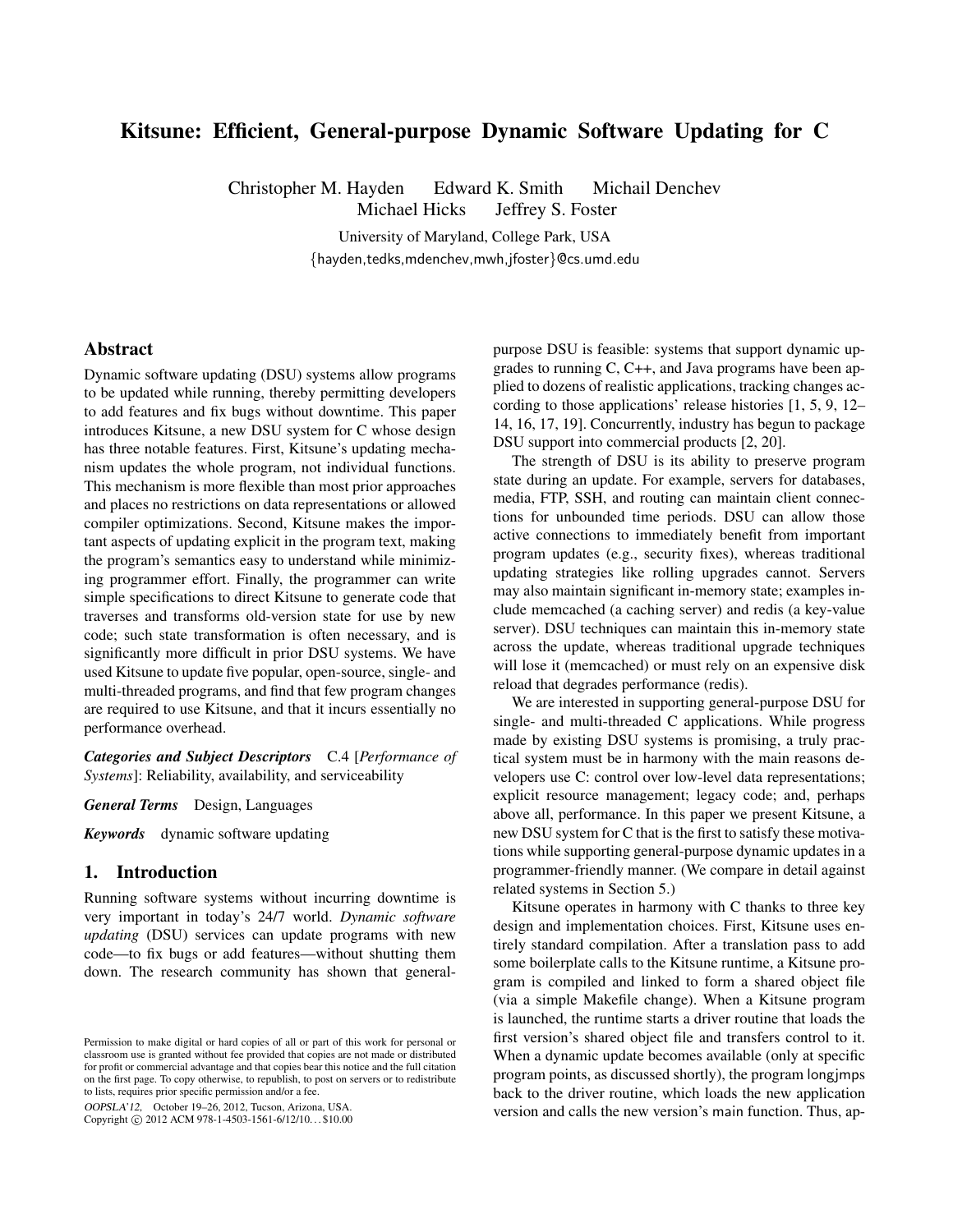plication code is updated all at once, and as a consequence, Kitsune places no restrictions on coding idioms or data representations; it allows the application's internal structure to be changed arbitrarily from one version to another; and it does not inhibit any compiler optimizations.

Second, Kitsune gives the programmer explicit control over the updating process, which is reflected as three kinds of additions to the original program: (1) a handful of calls to kitsune update(*...*), placed at the start of one or more of the program's long-running loops, to specify *update points* at which dynamic updates may take effect; (2) code to initiate *data migration*, where old-version data is assigned to new-version variables (possibly after *transformation* to reflect program changes); and (3) code to perform *control migration*, which redirects execution to the corresponding update point in the new version. In our experience, these code additions are small (see below) and fairly easy to write because of Kitsune's simple semantics. (Section 2 explains Kitsune's use in detail.)

Finally, Kitsune includes a novel tool called xfgen that assists the programmer in writing code to migrate and transform old program state to be compatible with a new program version. The input to xfgen is a series of programmerprovided *transformation specifications* ("transformers" for short), one per changed type or variable, that describe in intuitive notation how to translate data from the old to new format. The output of xfgen is C code that performs state migration, executing transformation wherever it is needed. At a high level, the generated code operates analogously to a tracing garbage collector, traversing the heap starting at global variables and locals marked by the programmer. When the traversal reaches data requiring transformation, it allocates new memory cells and initializes them using the transformers, taking care to maintain the shape of the heap. The old version's copies of any transformed data structures are freed once the update is complete. Kitsune's approach is easy to use, relative to other DSU systems; it adds no overhead during the non-updating portion of execution; and it does not change data layout. (Section 3 describes xfgen.)

We have implemented Kitsune and used it to update three single-threaded programs—vsftpd, redis, and Tor and two multi-threaded programs—memcached and icecast. For each application, we considered from three months' to three years' worth of updates. We found that the number of code changes we needed to make for Kitsune was generally small, between 57 and 159 LoC total, across all versions of a program. The change count is basically stable, and not generally related to the application size, e.g., 134 LoC for 16 KLoC icecast vs. 159 LoC for 76 KLoC Tor. xfgen was also very effective, allowing us to write transformers with similarly small specifications totaling between 27 and 200 lines; the size here depends on the number of data structure changes across the sequence of updates. We tested that all programs behaved correctly under our updates.

We measured Kitsune's performance overhead and found it ranged from  $-2.2\%$  to  $+2.35\%$ , which is in the noise on modern systems [15]. We also measured the overhead that Ginseng [16, 17] and UpStare [13], two other generalpurpose DSU systems for C, imposed on some of the same programs and found it to be as high as 18.4% for the former and 41.6% for the latter. We also measured that the time required to perform an update using Kitsune at typically less than 40ms. One program, icecast, took ∼1s to update; this is due to internal timing constraints and does not adversely affect the application. (See Section 4 for full details.)

Kitsune's design adopts the best ideas from existing systems while it eschews their shortcomings; we drew significant inspiration from UpStare and Ginseng. From the former, Kitsune adopts the notion of whole-program updates, rather than per-function updates, and from the latter it adopts the idea of updating only at explicitly specified update points, rather than at arbitrary positions. Wholeprogram updating eliminates the need to refactor programs to support certain updates (e.g., "loop extraction" [17] to enable updating long-running loops), while update points simplify the task of testing and otherwise reasoning about an update, since far fewer program states need to be considered.

On the other hand, Kitsune specifically rejects other elements of these systems' designs to better balance competing concerns. For example, both UpStare and Ginseng require nontrivial compilers to enable updating—UpStare compiles the entire program specially to enable *stack reconstruction*, a mechanism that reduces the control migration problem to specifying a *stack mapping* at update-time, while Ginseng's compiler inserts extra levels of indirection, adds "slop" space to struct definitions, inserts read/write barriers to support on-the-fly control and data migration, and performs a static analysis to ensure that these compilation changes will not break the program (e.g., due to tricky uses of typecasts).

Kitsune's design requires the programmer to write slightly more code in the worst case compared to Ginseng and Up-Stare, but in general, confers several advantages, including: (1) significantly better performance, since control migration code is localized to program paths that rarely intersect with normal program execution, while Ginseng's and Up-Stare's compilation changes are pervasive; (2) simplified update understanding, since the programmer can just read the code without having to mentally apply a stack mapping and/or indirection model to it; (3) a simpler implementation, since no special compiler is needed; and (4) greater flexibility and scalability, since it does not require (conservative, slow) whole-program analysis that would prohibit certain programming idioms. In essence, Kitsune makes DSU a first-class *program feature* that is implemented and maintained by the programmer, a task that is made simpler and more manageable thanks to the careful design of the Kitsune run-time library and tool suite.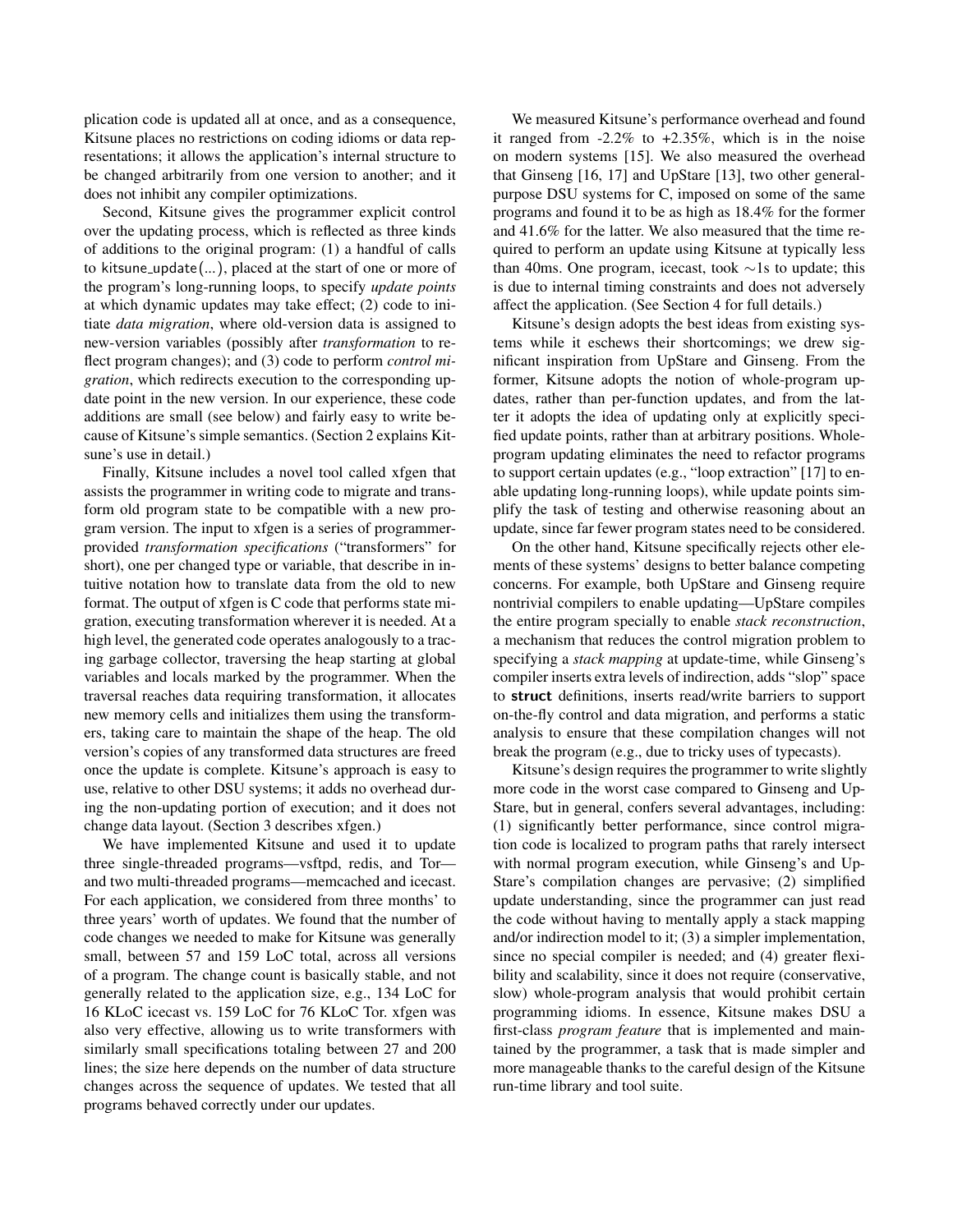Section 5 provides a thorough, mechanism-level comparison to related DSU systems for C. Considered as a whole, we find Kitsune to be the most flexible, efficient, and easy to use (and deploy) DSU system for C developed to date.

## 2. Kitsune

A Kitsune application's execution goes through three phases:

Normal execution. When started for the first time, and while no dynamic update is available, the application executes normally.

Update preparation. Once a dynamic update becomes available, the application thread(s) must reach a state in which the update can be safely applied. The programmer will insert calls to the function kitsune update at program points at which an update is permitted to take effect; such calls are dubbed *update points* [12]. When an update is available, the kitsune update function starts the update process. If the program is single-threaded, the new program is loaded and the next phase, update execution, begins. If the program is multithreaded, each thread blocks until all reach an update point, and then update execution begins.

Update execution. The threads running the old code have their stacks unwound, the entire new program is loaded, and its main function is called by the main thread. Since main also executes during normal startup, the programmer adds a few Kitsune API calls to direct it to behave differently during an update. This added code will do two things: (1) migrate and transform the old version's data, and (2) direct control to a point in the new version that is equivalent to the point at which the update took place in the old version, identified by calls to kitsune update. We call these two activities *data migration* and *control migration*, respectively. Once all threads have reached their update points, the update is complete, resources are freed, and normal execution resumes.

In what follows, we explain how we build programs to implement this semantics (Section 2.1), and how data and control migration is orchestrated by the programmer using the Kitsune API (Section 2.2). For simplicity, we start by assuming we are working with a single-threaded program, and conclude by describing how we handle multi-threaded programs (Section 2.3).

#### 2.1 Implementing dynamic updating

The process of building a Kitsune application is illustrated in Figure 1. There are two inputs provided by the programmer: the main application's .c source files (upper left) and an xfgen . xf specification file for transforming the running state during an update (not needed for the initial version). The source files are processed by the Kitsune compiler kitc to add some boilerplate calls derived from programmer annotations. Rather than compile and link the resulting .c files to a standalone executable, these files are compiled to be



Figure 1. Kitsune build chain

position independent (using gcc's -fPIC flag) and linked, along with the Kitsune runtime system rt.a, into a shared object library app.so. (For the best performance we also use gcc's -fvisibility=hidden option to prevent application symbols from being exported, since exported symbols incur heavy overhead when called.) When building an updating version of the program, the . xf file is compiled by xfgen to C code and linked in as well. Processing the . xf requires .ts *type summary files* produced by kitc for the old and current versions (described in detail in Section 3.2).

The first version of a program is started by executing "kitsune app.so *args...*" where *args...* are the program's usual command-line arguments. The kitsune executable is Kitsune's application-independent *driver routine*, which dynamically loads the shared library and then performs some initialization. Among other things, the driver installs a signal handler for SIGUSR2,<sup>1</sup> which is later used to signal that an update is available. The driver also calls setjmp, and then transfers control to the (globally visible) kitsune init function defined in rt.a. This function performs some setup and calls the application's (non-exported) main function; at this point, *normal execution* begins. The kitsune driver is only 109 lines of C code and is the sole part of a program that cannot be dynamically updated.

When SIGUSR2 is received, the handler sets a global flag; this starts the *update preparation* phase. The kitsune update function will notice the flag has been set and call longjmp to return to the driver, which then dynamically loads the new program version's shared object library. Since the longjmp call will reset the stack, the kitsune update function copies any local variables marked for migration to the heap before jumping back to the driver. Thus, just after an update, the old version's full state (e.g., its heap, open files and connections, process/parent ID, etc.) is still available. At this point, kitsune init is invoked to start the new version, beginning the *update execution* phase. The programmer will have inserted calls to various Kitsune API functions to perform data

<sup>&</sup>lt;sup>1</sup> The exact method for signaling that an update is available is left to the discretion of the programmer. However, Kitsune provides a sensible default of SIGUSR2, which works well in most cases. In programs we worked with, only Tor, which had a previously existing control framework, required a different mechanism.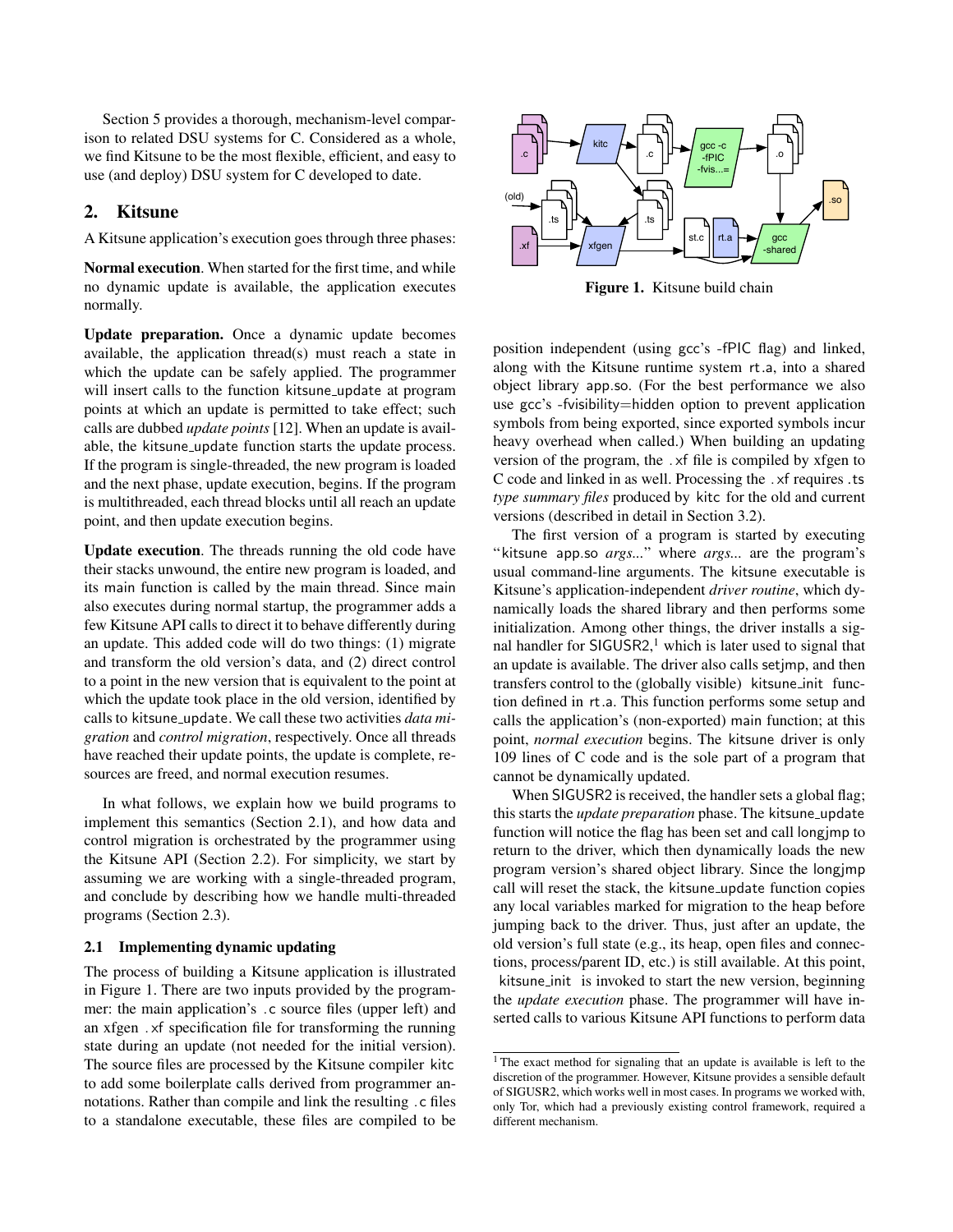```
1 /∗ config variables set by load config () (code not shown) ∗/
2 int config_foo, config_bar, config_size ; /* automigrated */
 3
4 typedef int data;
5 data ∗mapping; /∗ automigrated ∗/
6
7 int op count=0; /∗ automigrated ∗/
8 struct dispatch item
     9 { char ∗key; dispatch fn ∗fun; } dispatch tab
10 attribute<sub>--</sub> (( kitsune no automigrate ))
11 = \{ \{ "get", \& handle.get } \}, \{ "set", \& handle_set } \};12
13 void handle set ( int sock) {
14 key = recv_int (sock);
15 val = recv_int (sock);
16 mapping[key] = val;
17 send_response("%d>_ok", op_count);
18 }
19 void handle_get (int sock) {
20 key = recv_int (sock);
21 send_response("%d> _%d=%d", op_count, key, mapping[key]);
22 }
23 void client loop ( int sock) {
24 while (1) {
25 kitsune update(" client ");
26 char *cmd = read_from_socket(sock);
27 if (!cmd) break;
28 dispatch_fn ∗cmd_handler = lookup(dispatch_tab, cmd);
29 op_count++:
30 cmd handler(sock); }
\sqrt{3}I32 int main() __attribute__ (( kitsune_note_locals )) {
33 int main sock, client sock ;
34 kitsune do automigrate ();
35 if (! kitsune_is_updating ()) {
36 load config ();
37 mapping = malloc(config_size * sizeof(data)); }
38 if (!MIGRATE LOCAL(main sock))
39 main sock = setup connection();
40 if ( kitsune_is_updating_from (" client")) {
41 MIGRATE LOCAL(client sock);
42 client loop ( client sock ); }
43 while (1) {
44 kitsune update("main");
45 client_sock = get_connection(main_sock);
46 client_loop ( client_sock ); }
47 }
```
Figure 2. Example; Kitsune additions highlighted

and control migration during this phase, which we illustrate in detail next. We consider xfgen in Section 3.

## 2.2 Example

To use Kitsune, the programmer must slightly modify her application—to insert update points, and to add code to perform control and data migration. This subsection illustrates what these modifications look like, and describes the Kitsune API, using an example.

Consider the C program in Figure 2, which implements a simple key-value server. Clients connect to the server and send either get  $i$  to get the integer value associated with index i, or set i n to associate index i with value n. In the figure we have highlighted the extra code we need to perform data and control migration.

Let us ignore the highlighted code for the moment so that we can discuss the program's core operation. Execution begins with main() on line 32. After defining some local variables, the function calls load config () (code not shown) which initializes the three global configuration variables defined on line 2 and then allocates an empty mapping. Next, main() calls setup connection () (code also not shown) to begin listening on main sock. Finally, main() enters the main loop on lines 43–47. This loop repeatedly waits for a connection and then calls client loop () to handle that connection. The client loop () function repeatedly reads a command from the socket; finds the handler (a function pointer) for that command in dispatch\_tab (created on lines 9–11); increments a global counter op\_count that tracks the number of requests; and then dispatches to handle\_set or handle get. If the client disconnects, the function exits the loop on line 27 and returns. While this code is very simple, many server programs share this same general structure a main loop that listens for connections; a client loop that dispatches different commands; and handler functions that implement those commands.

Now consider the highlighted code, which the developer has added to the program to implement Kitsune control and data migration. This code makes use of several primitive operations that Kitsune provides which we have summarized in Figure 3 and discuss here. We should emphasize that because this example is tiny, the amount of highlighted code is disproportionately large (see Section 4).

*Migrating control.* A dynamic update is initiated when the program calls kitsune update(*name*), where *name* identifies the update point, which can be queried when the new program version is launched. In Figure 2 we have added update points on lines 25 and 44, i.e., we have one update point at the start of each long-running loop. These are good choices for update points because the program is *quiescent*, i.e., in between events, when update-relevant state is not in the middle of being modified  $[8, 17]$ .

The kitsune driver will load the new version and call its main function. During update execution, the program will direct control toward the equivalent update point in the new version. To do this, it will branch on kitsune is updating (), which returns true if the program is being run as a dynamic update (or its variant kitsune is updating from (*name*) for updates triggered at that named update point), to distinguish update execution from normal startup.

<sup>2</sup> Note that our definition of *quiescent* differs from (and is not comparable to) that of some prior work, which defines it to mean that all updated functions are *inactive*, i.e., not running.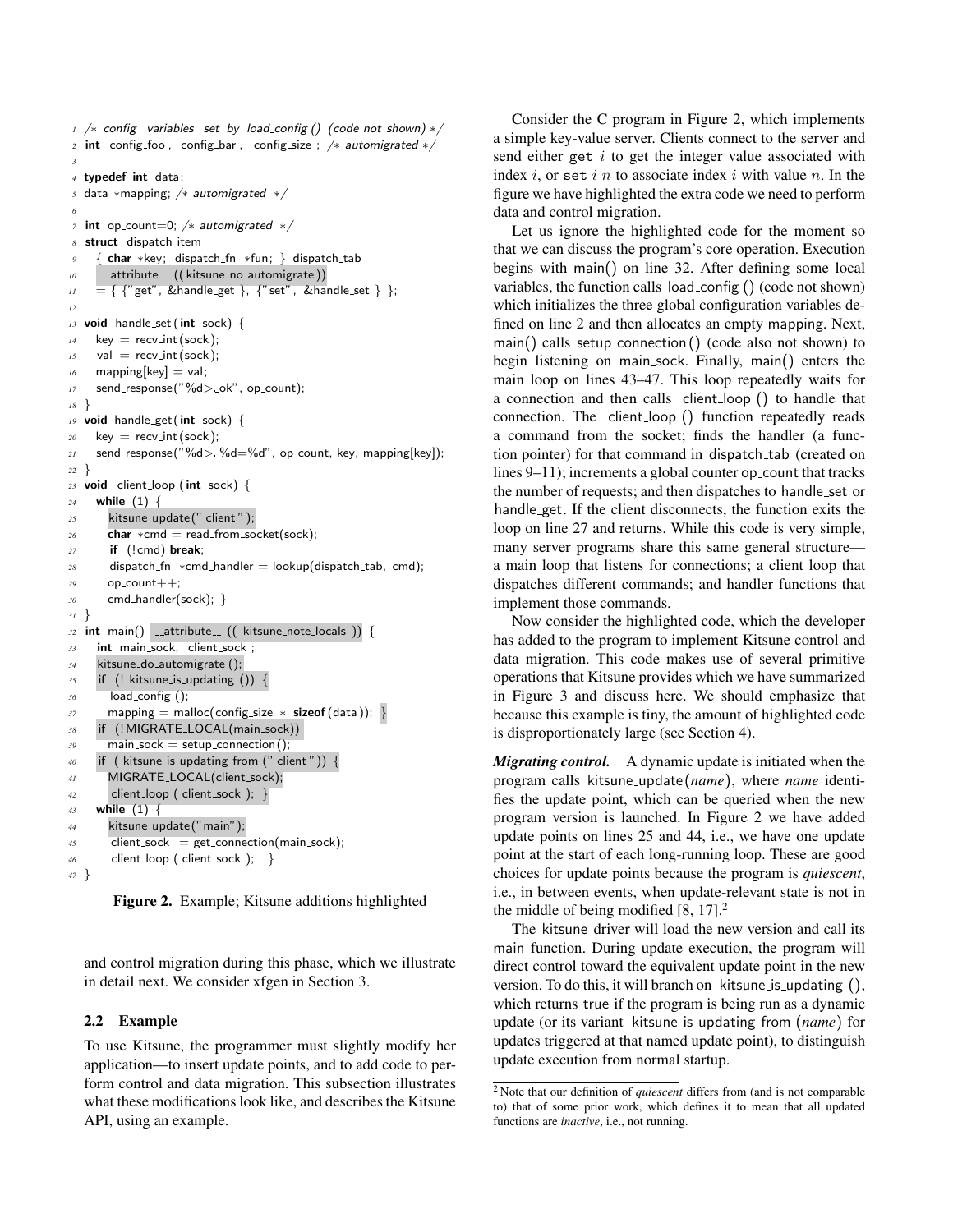In Figure 2, the conditional on line 35 prevents the configuration from being reloaded and mapping from being reallocated when run as an update, since in this case the program will migrate that state from the old version instead (discussed below). If the update was initiated from the client loop, then on line 40 the program migrates client\_sock from the previous version and then goes straight to that loop. Notice that when control returns from this call, the program will enter the beginning of the main loop, just as if it had returned from the call on line 46. Also notice we do not specifically test for an update from the "main" update point, as in that case the control flow of the program naturally falls through to that update point.

*Migrating data.* When a program using Kitsune starts update execution, critical data from the previous version of the program remains available in memory. The programmer is responsible for identifying what portion of that data should be migrated to the new version and specifying how that migration is to take place.

The first step is to identify the global and local variables that should be migrated. All global variables are migrated by default (that is, "automigrated"), and the programmer can identify any exceptions. For our example, migration occurs for the configuration variables on line 2 and for mapping on line 5. We use the kitsune no automigrate attribute on line 10 to prevent dispatch tab from being automigrated, so that it is initialized normally—with pointers to new version functions—rather than overwritten with old version data. Local variables are *not* automigrated—the programmer must annotate a function with the kitsune note locals attribute (c.f. main()) to support migration of its local variables.

To facilitate data migration, kitc generates a per-file do registration () function that registers the names and addresses of all global variables, including statics, and records for each one whether it is automigratable. The do registration () function is marked as a constructor so it is called automatically by dlopen. Similarly, kitc introduces code in each of the functions annotated with kitsune note locals to register (on function entry) and deregister (on function exit) the names and addresses of local variables (in thread-local storage).

The second step is to indicate *when* data should be migrated after the new version starts. Calling kitsune doautomigrate() (line 34) starts migration of global state, calling a *migration function* for each registered variable that is automigratable. These functions traverse data structures, transforming them wherever necessary, and are produced by xfgen automatically, when migratable data is unchanged between versions, or else according to programmer specifications. Each function follows a particular naming convention, and the runtime finds it in the new program version using dlsym().

Within a function annotated with kitsune\_note\_locals, the user calls MIGRATE LOCAL(var) to migrate (via the

appropriate migration function) the old version of var to the new version, e.g., as used on line 41 to migrate client\_sock. MIGRATE LOCAL() returns true if the program was started as a dynamic update; on line 38 we test this result to decide whether to initialize main\_sock.

Our overall design for data migration reflects our experience that we typically need to migrate all, or nearly all, global variables, whereas we need only migrate a few local variables—only locals up to the relevant update point are needed, and of these, most contain transient state. We also assume that data that should be migrated is reachable from the application's local and global variables. In our experiments, this assumption was true except for memcached, in which pointers to some application data were stored only in a library. We solved this problem by caching such pointers in the main application; see Section 4.2.

*Cleaning up after an update.* After updating, Kitsune reclaims space taken up by the old program version. Since control and data migration are under programmer control in Kitsune, we need to specify the point at which the update is "complete." That point is when the new program version reaches the same update point at which the update occurred (c.f. the branch on line 42 of Figure 2, which then reaches the update point on line 25). Kitsune then unloads the code and stack data from the previous program version; to be safe, the programmer must ensure there are no stale pointers to these locations. For example, programmers must ensure any strings in the data segment that need to migrate are copied to the heap (which can be done in state transformers, or with strdup in the program text). Kitsune also frees any heap memory that xfgen-generated migrations have marked as freeable. Finally, control returns to the new version.

#### 2.3 Multi-threading

Updating a multi-threaded program is more challenging since the programmer must migrate control and data for every thread. We could require the programmer to write this code manually, but we have observed that when the set of threads before and after the update is the same, a little additional support can make it easier to migrate those threads automatically.

To make a pthreads program Kitsune-enabled, the programmer modifies all thread creation sites to use a wrapper for pthread create called kitsune pthread create . A thread created with kitsune pthread create (tid, f, arg) has its thread id tid, thread function f, and f's argument arg atomically added to a global list kitsune threads of live threads. When a thread exits normally, it removes its entry from kitsune\_threads.

Once an update becomes available, each non-main thread stops itself when it reaches an update point, recording the name of the update point in its kitsune\_threads entry. When all threads have reached their update points, the main thread starts updating as described in Section 2.2, and continues un-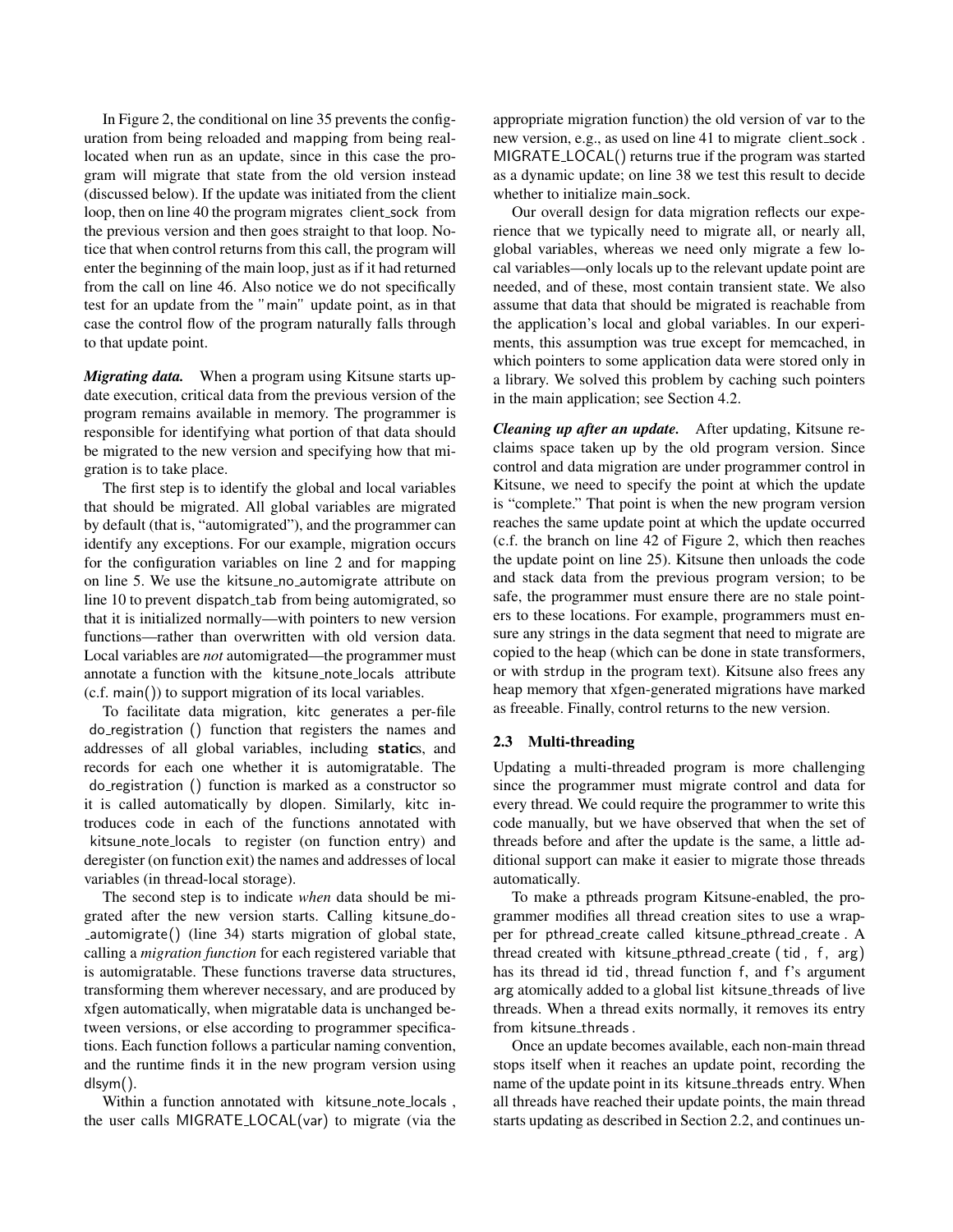| API call / attribute                     | Semantics during normal execution                                                | Semantics during update execution                                                  |  |  |  |
|------------------------------------------|----------------------------------------------------------------------------------|------------------------------------------------------------------------------------|--|--|--|
| kitsune_update(label)                    | Begins the update process when                                                   | Marks the completion of an update (so                                              |  |  |  |
|                                          | called, if a dynamic update is available                                         | resources can be freed, etc.)                                                      |  |  |  |
| kitsune_is_updating ()                   | Returns false                                                                    | Returns true                                                                       |  |  |  |
| kitsune_is_updating_from (label)         | Returns <i>false</i>                                                             | Returns <i>true</i> if the update began from                                       |  |  |  |
|                                          |                                                                                  | an update point with argument label                                                |  |  |  |
| kitsune_do_automigrate()                 | Does nothing                                                                     | Runs migration code to initialize the                                              |  |  |  |
|                                          |                                                                                  | automigratable global variables                                                    |  |  |  |
| __attribute__ ((kitsune_no_automigrate)) |                                                                                  | Global variables without this attribute are noted so that they are migrated during |  |  |  |
|                                          | the call to kitsune do automigrate ()                                            |                                                                                    |  |  |  |
| __attribute__ (( kitsune_note_locals ))  |                                                                                  | Local variables in a function with this attribute have their addresses registered  |  |  |  |
|                                          | when the function is called so they can be migrated should a new update begin    |                                                                                    |  |  |  |
|                                          | before the function returns. If no update occurs, the addresses are deregistered |                                                                                    |  |  |  |
|                                          | when the function returns                                                        |                                                                                    |  |  |  |
| MIGRATE_LOCAL(localvar)                  | Returns false                                                                    | Invokes migration code to initialize lo-                                           |  |  |  |
|                                          |                                                                                  | cal variable localvar from its old ver-                                            |  |  |  |
|                                          |                                                                                  | sion; returns <i>true</i>                                                          |  |  |  |
| MIGRATE_GLOBAL(globalvar)                | Returns false                                                                    | Invokes migration code to initial-                                                 |  |  |  |
|                                          |                                                                                  | ize global variable globalvar with                                                 |  |  |  |
|                                          |                                                                                  | kitsune_no_automigrate attribute; re-                                              |  |  |  |
|                                          |                                                                                  | turns true                                                                         |  |  |  |
| MIGRATE_LOCAL_STATIC(funcname, localvar) |                                                                                  |                                                                                    |  |  |  |
| MIGRATE_GLOBAL_STATIC(globalvar)         | As above, but for static global/local variables                                  |                                                                                    |  |  |  |

Figure 3. Kitsune primitives

til it finally reaches its own update point in the new version. Then the run-time system iterates through kitsune\_threads and relaunches each thread, calling the new version of the recorded thread function with its recorded argument. If needed, the developer can provide a special transformation function to modify the set of threads or transform a thread's entry function and argument. Each of those threads then executes, performing whatever control and data migration is needed. Each thread pauses when it reaches the update point where it was stopped. Once all threads have paused, the Kitsune runtime cleans up the old program version, releasing its code and data as usual, and resumes the main thread and all paused threads.

To update a multi-threaded program with Kitsune, that program should meet—or be modified to meet—several requirements. First, each long-running thread must periodically reach an update point. Typically this means a thread needs an update point in any long running loop and should avoid (uninterruptible) blocking I/O and similar operations. Second, threads should not hold resources, such as locks, at update points, since the thread could be killed and restarted at that point. This requirement is in keeping with the general criterion for choosing update points, which stipulates that little or no state should be in-flight. Third, the program should be insensitive to the order in which the threads are restarted in the new version. We expect this holds because the main thread will likely migrate any shared state, which would otherwise be the main source of contention between threads. Finally, recreating threads changes their thread IDs,

and so the program should not store those IDs in memory. (We could extend Kitsune to relax this requirement.)

All programs we considered in our experiments satisfy these requirements. In separate work, we performed a study to determine whether Kitsune's approach would work for four additional programs, i.e., whether each thread would reach an update point in a timely manner [11]. In that study, we implemented additional runtime support to allow threads to wake from blocking calls (e.g., I/O and conditionvariable–wait operations) and made small modifications to the programs (e.g., to break out of blocking calls in the libevent and libpcap libraries). We found that after these modifications, all of the threads in those programs were able to reach update points quickly (usually in less than 1ms).

Additionally, in our experiments we did not encounter concurrency-related problems during state migration. However, if such problems do occur in other programs, the developer can add synchronization to avoid interference.

In sum, all of the concurrency patterns we have observed so far have been compatible with Kitsune's requirements.

## 3. xfgen

As mentioned briefly in Section 2.2, Kitsune's runtime invokes migration functions for each automigrating variable, following a naming convention to locate the appropriate migration function. Kitsune includes a tool, xfgen, that produces migration functions automatically for variables and types that have not changed, and generates migration functions for those that have according to specifications the programmer expresses in a simple, domain-specific language.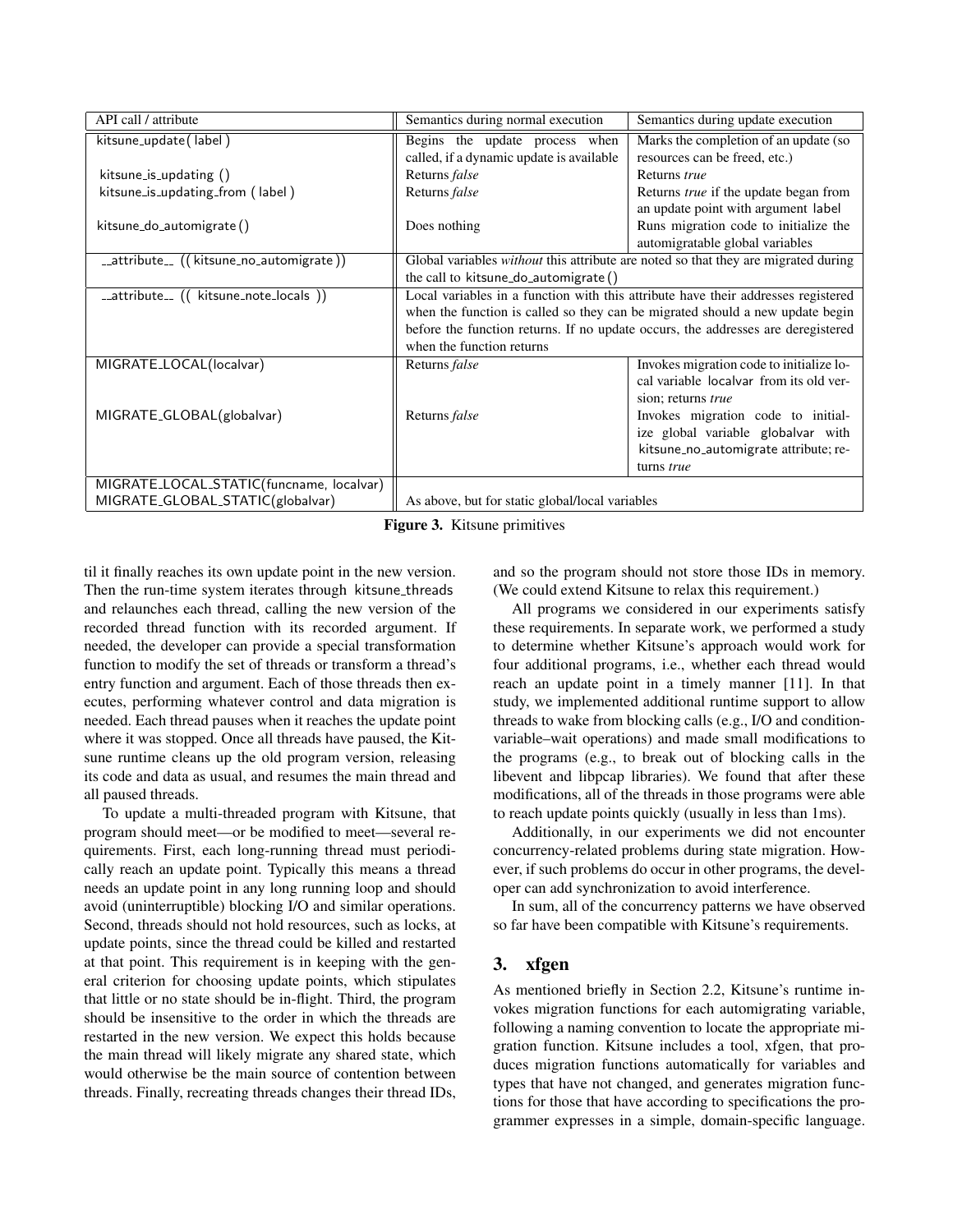

Figure 4. xfgen specification language and type annotations

We refer to such explicitly specified migration functions as *transformers*, since they are used to transform the data from an old representation to a new one. The design of xfgen is based on our experience applying DSU to C [8, 9, 12, 16, 17], and aims to make common kinds of state transformers easy to write while maintaining the flexibility to implement arbitrary transformations.

This section presents the xfgen specification language, giving a series of examples, and then describes how xfgen generates migration functions.

#### 3.1 Transformer specifications

Figures 4(a) and (b) summarize xfgen's specification language. Each transformer has one of the forms shown in part (a). The INIT transformers describe how to initialize new variables or values of new types, and the  $\rightarrow$  transformers describe how to transform variables or types that have changed and/or been renamed. Here {*new,old*} *var* is either a local or global variable name and {*new,old*} *type* is either a regular C type name or a struct field (we will see examples below). The transformer *action* consists of arbitrary C code that may reference the special xfgen variables shown in Figure 4(b). These variables refer to entities from the old or new program version.  $A \rightarrow$  transformation without an action identifies a variable/type renaming.

*Example 1.* Suppose we wrote a new version of the program in Figure 2 in which we removed the variable op count and replaced it with two new variables get count and set\_count that record per-operation counts. These variables will need to be initialized during the update. We do not know exactly how many get and set operations have occurred, but we do have their sum in op count, so we might over-approximate each with the sum, as follows:

```
INIT get_count: \{ $out = $oldsym(op_count); \}INIT set_count: { $out = $oldsym(op_count); }
```
Here we are initializing new variables, so we use an INIT transformer, and the action uses \$oldsym(op count) to refer to the old version's value of op count and \$out to refer to the output of the transformer, i.e., get\_count and set\_count in the new version. Alternatively, we might wish to preserve the total count, and in lieu of precise information we might assume most calls are gets, and some are sets:

INIT get\_count:  $\{$  \$out = (int) floor (\$oldsym(op\_count)\*0.9); } INIT set\_count:  $\{$  \$out = (int) ceil (\$oldsym(op\_count)\*0.1); }

In general, how a programmer writes a transformer depends on an application's invariants and the desired properties of the updated application's behavior [10].

**Example 2.** While transformers are often simple, xfgen is powerful enough to express more complicated changes. For example, suppose we change line 5 in Figure 2 so that, rather than an array, mapping is a linked list:

```
struct list {
 int key; data val; struct list ∗next;
} ∗mapping;
```
Then we can specify the following transformer:

```
\mu mapping \rightarrow mapping: {
2 int key;
    $out = NULL;for (key = 0; key < $oldsym (config_size ); key++) {
      if (\text{Sin} [key] != 0) {
        6 $newtype(struct list ) ∗cur =
           malloc(sizeof($newtype(struct list)));
         cur \rightarrow \text{keV} = \text{keV};
         cur \rightarrow val = $in[key];
10 cur\rightarrow next = $out;
11 $out = cur;12 } } }
```
Here mapping  $\rightarrow$  mapping indicates this is a transformer for the new version of mapping (the occurrence to the right of the arrow, referred to as \$out within the action) from the old version of mapping (referred to as \$in). The body of the transformer loops over the old mapping array (whose length is stored in old version's config size ), allocating and initializing linked list cells appropriately. In the call to malloc, we use \$newtype(struct list) to refer to the list type in the new program version.

*Example 3.* Finally, suppose the programmer wants to change type data from int to long, and at the same time extend mapping with field int cid to note which client established a particular mapping:

```
typedef long data;
```

```
struct list {
 int key; data val; int cid; struct list ∗next;
} ∗mapping;
```
The programmer can specify that val should simply be copied over and cid should be initialized to  $-1$ :

typedef data  $\rightarrow$  typedef data: { \$out = (long) \$in; } INIT struct list . cid {  $$out = -1;$  }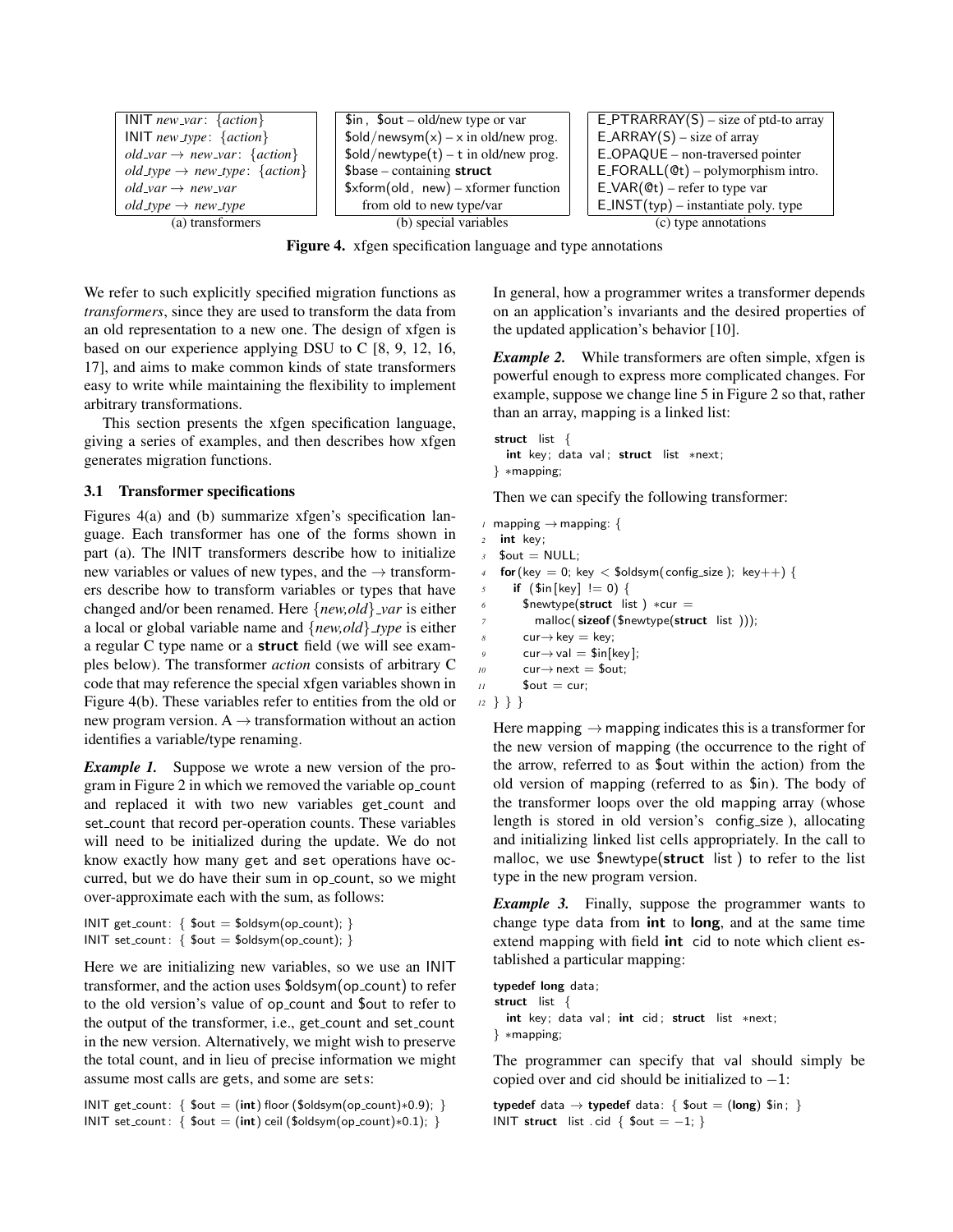Because the type of mapping changed, xfgen will use these specifications to generate a function that traverses the mapping data structure, initializing the new version of mapping along the way. As we will see shortly, this is possible because there is a structural relationship between elements in the old list and elements in the new list, and because by default xfgen-created migrations stop traversal at NULL, the list terminator. (We could not use this approach for the previous array-to-list change because the data elements were not related in a simple structural manner.)

*Other special variables.* In the examples so far, we have seen uses of all but the last two special variables in Figure 4(b). The variable \$base refers to the struct whose field is being updated. For example, in

INIT struct  $s.x: \{$  \$out = \$base.y }

new field  $x$  of **struct** s is initialized to field  $y$  in the same struct.

Variable \$xform(old,new) names the migration function between types old and new. This variable is useful when defining a transformer for a container datastructure, so that an action can recursively call the migration for each contained object. For example, suppose we merged Examples 2 and 3 into a single update that transformed mapping to a list and changed data's type to long. Then we could use the transformer from Example 2, changing line 9 to

XF INVOKE(\$xform(data, data), &\$in[key], &cur→ val);

\$xform looks up (or forces the creation of) the migration between its argument variables/types. This migration is returned as a closure that takes pointers to the old and new object versions and can be called using XF INVOKE.

#### 3.2 Migration generation

xfgen generates code to perform migration. At a high level, the generated code will traverse the heap, starting from the migratable global and local variables in the old version's stack and data segment, and assign the (possibly transformed) data to the corresponding variables in the new version. With xfgen, the programmer is able to focus on defining *what* transformation should be used for data representations that have changed, and is relieved of the tedium of *how* to find all of the old values, preserve the structure of the heap, and manage memory.

xfgen generates migration code based on the contents of the developer-provided . xf specification file and the Kitsune-maintained . ts type summary files for the old and new versions (see Figure 1). A type summary file contains all of the type definitions (e.g., struct, typedef) and global and local variable declarations from its corresponding .c source file, noting which are eligible for migration (according to the rules given in Section 2.2). To assist the programmer, xfgen can check that . xf files are complete: an . xf file is rejected if it fails to define a transformer that applies to migratable data that was added or whose type changed between versions.

xfgen uses type information to generate migration functions for migratable types and variables (or portions thereof) that have not changed—these functions will iterate over the variable/type in question, recursively invoking migration functions on the variable/type's subcomponents. Migratable data includes migrated local and global variables, their types, and types they transitively reference; e.g., struct bar is migratable if struct foo is migratable and contains a pointer to a struct bar. xfgen sometimes needs additional programmer-provided type information to work correctly; e.g., it may need to know the lengths of arrays.

In the remainder of this section, we describe how migration code is generated for variables and types, and how annotations are used to ensure the generated code is complete.

*Migrating variables.* For each migrated variable listed in the new version's . ts file, if that variable is named explicitly in an *old\_var*  $\rightarrow$  *new\_var* specification, then xfgen generates C code from the specified action, substituting references appropriately. For example, \$in and \$out are replaced by values returned from kitsune\_lookup\_old and \_new, respectively, which return a pointer to a symbol in the old or new program version, respectively, or NULL if no such symbol exists. Thus xfgen will produce the following C code from the overapproximating specifications in Example 1, above:

```
void _kitsune_migrate_get_count () {
 int *o_op_count = (int*) kitsune_lookup_old ("op_count");
 int *n\_get\_count = (int*)kitsune_lookup_new("get_count");
 ∗n get count = ∗o op count;
}
```

```
void _kitsune_migrate_set_count () { /* as above */ }
```
For each remaining migrated variable x, xfgen will consult the  $y \rightarrow x$  renaming rule if one exists to determine the source symbol y; otherwise it assumes x's name is unchanged. In that case, as we noted previously, the lack of a symbol  $x$  in the old version code, or the lack of an explicit transformer if x's type has changed, will cause xfgen to reject the . xf file. Assuming the old version symbol has type *old type* and the new version has type *new type*, xfgen's generated function for x will simply call the migration function for *old\_type*  $\rightarrow$  *new\_type*; if *old\_type* and *new\_type* have the same definition (and no explicit transformer has been specified) then xfgen will generate C code for this function. We describe this process next.

*Migrating types.* xfgen generates transformer code from  $old\_type \rightarrow new\_type$  specifications in approximately the same manner as for variables. For specifications involving only a single struct field (as for the cid field in Example 3), xfgen will generate code for the rest of the fields in the manner described below, and then insert the hand-written code for the new or changed field.

A generated function for an unchanged type simply recursively invokes the migration functions for the immediate children of the type. For example, suppose we generated a migration for struct list in Example 3. Then, xfgen would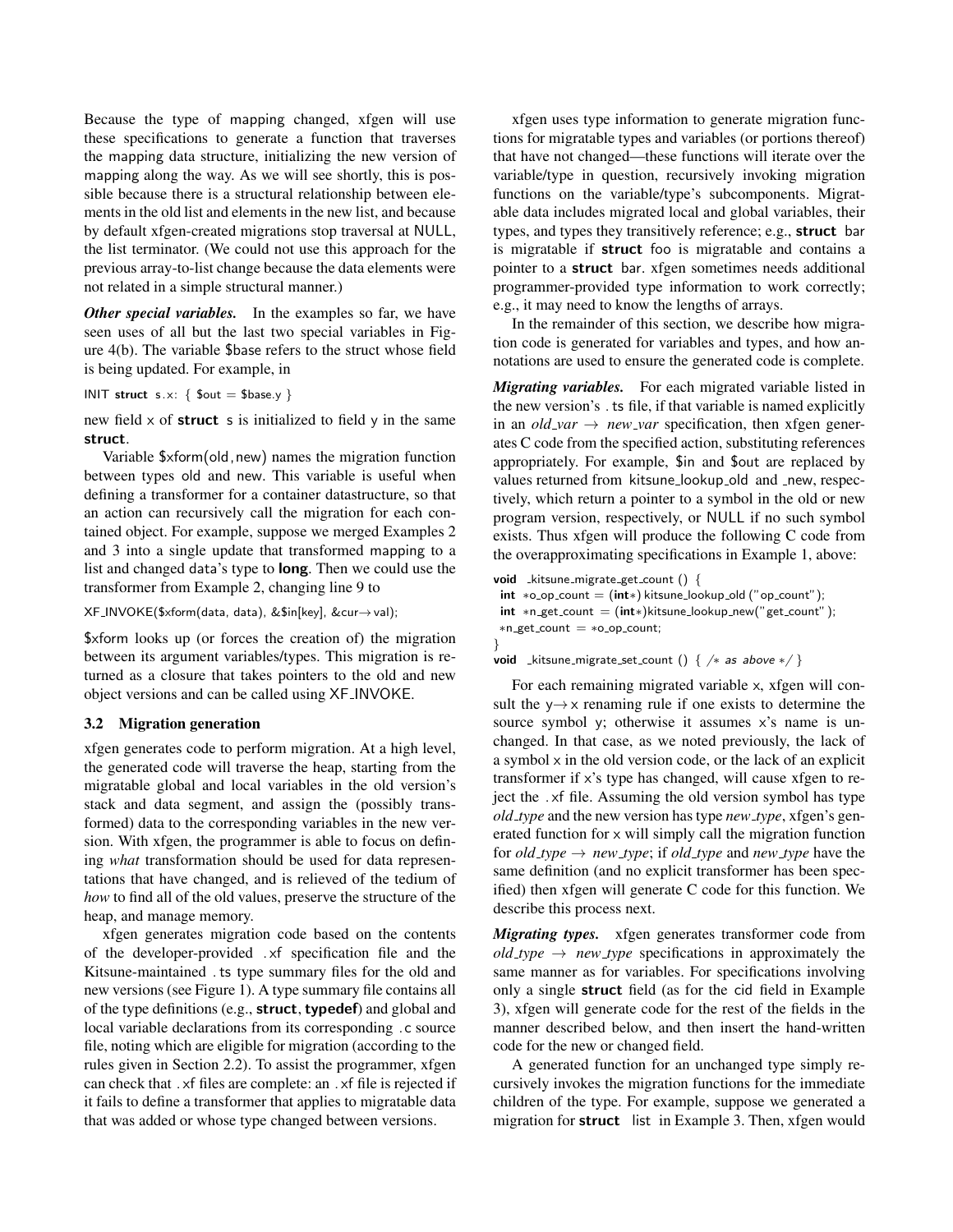produce code that retains the old key value by copying it (generated migrations for primitive types are simple assignments); recursively invokes the user-provided transformer for data for the val field; inserts the user-provided code to assign to the cid field; and recursively invokes itself on the target of the next field, assuming it is not NULL.

Pointers must be handled carefully by the generated code. For non-NULL pointers, the generated code checks a global *migration map* to see if the pointer has been migrated before; if so it returns the old target. Doing so maintains the shape of the heap and avoids infinite loops when traversing cyclic datastructures. Otherwise it calls the appropriate migration for the pointer's target. If the pointer is to a global or local variable, then the address of this variable is different in the new version. As such, the code will look up the corresponding address and redirect to it. If the pointer target's type has truly changed (and so must have an explicit transformer), the generated code mallocs space to store the result. In that case, the old-version pointer is added to a list of addresses to be reclaimed once the update is complete. This is what happens for next in Example 3—since the **struct** increased in size, new memory is allocated for it and all fields must be copied. As an optimization, since the generated code for an unchanged struct reuses the old memory, migrations ignore non-pointer fields, retaining the old values. Once the source and target addresses (which may be the same) have been determined, they are added to the migration map. Note that using malloc/free for memory management during migration precludes programs that use custom allocators. We hope to address this limitation in future work.

xfgen-generated code may uselessly traverse portions of the heap that do not contain changed data. If the programmer knows that a particular data structure contains only pointers into the heap (and not to global or local variables), and that no pointed-to objects require transformation, she can create transformers that truncate the traversal. For example, if field f of struct foo (transitively) points only to unchanged heap data, the developer could write

struct foo.  $f \rightarrow$  struct foo. f: { \$out = \$in; }

to shallow-copy the field. We did this for redis-mod (Figure 5, discussed in Section 4.3).

The migrations generated by xfgen assume there are no pointers into the middle of migratable objects. To help check this assumption, we provide an execution mode in which the created migrations use an interval tree to record the start and end of each object they encounter. A migration reports an error if it is ever asked to migrate an object that overlaps with, but does not exactly match the bounds of, a previously migrated object. Supporting pointers to the interior of objects is future work.

*Type annotations.* xfgen sometimes needs type information beyond what is normally available in C. For example, without further guidance, xfgen would generate an incorrect migration for mapping in Example 1. It would assume that mapping points to a single data element, rather than an array of elements. In Kitsune, this extra information is provided by the programmer as annotations, shown in Figure 4(c). kitc recognizes these annotations and adds the information supplied by them to the . ts files.

The annotations, inspired by Deputy [6], are straightforward. E\_PTRARRAY(S) provides a size S for a pointed-to array. For example, we would change line 5 of Figure 2 to

#### data ∗ E PTRARRAY(config size) mapping;

By default, xfgen assumes that t∗ values for all types t are annotated with E\_PTRARRAY(1); explicit annotations override this default. Annotation E ARRAY(S) provides a size S for array fields at the end of a struct (such fields can be left unsized in C). For both of these annotations, S can be an integer constant, a global variable, or a co-located struct field. E OPAQUE annotates pointers that should be copied as values, rather than recursed inside during traversals (so we could use this annotation on the foo. f field to truncate traversal in the above example, rather than define a manual transformation).

Finally, xfgen includes annotations to handle some idiomatic uses of void∗ to encode parametric polymorphism (a.k.a. generics). For example, the following definition introduces a struct list type that is parameterized by type variable @t, which is the type of its contents:

struct list { void E\_VAR(@t) \*val; struct list E INST(@t) ∗next; } E FORALL(@t);

E FORALL(@t) introduces polymorphism, E VAR(@t) refers to type variable @t, and E INST(@t) instantiates a polymorphic type with type @t. For comparison, this example is equivalent to the following Java generic linked list:

class  $List < T>$  { // like E\_FORALL(@T) T val;  $//$  like  $E_VAR(\mathcal{QT})$ List  $<$ T $>$  next;  $//$  like  $E$ \_INST( $@T$ ) }

With generics, we can write struct list E\_INST(int) ∗x to declare that  $x$  is a list of ints. Generated migration code will invoke the migration function that is appropriate for the list elements' instantiated type.

## 4. Experiments

To evaluate Kitsune, we used it to develop dynamic updates for five widely deployed server programs.

To quantify the programming effort of using Kitsune, we tallied the number and kinds of changes we made to the programs, and the number and variety of xfgen specifications we wrote for state transformation. Overall, we made few code changes—between 57 and 159 LoC—to support updating, with most changes only to the initial version. Likewise, xfgen specifications were generally small, averaging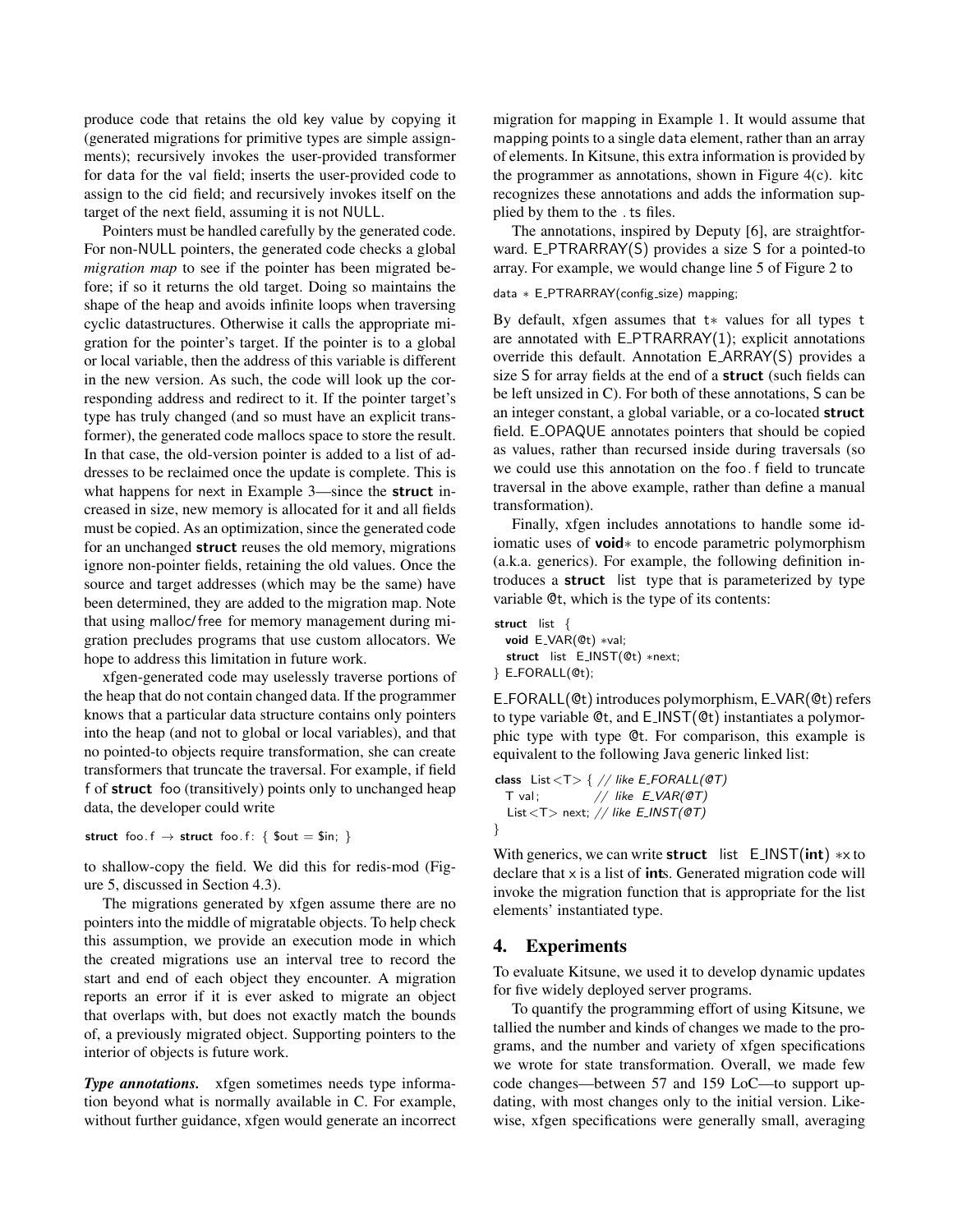| Program              | # Vers |                         | LoC    | Upd  | Ctrl   | Data    | $E_{-*}$ | Oth      |            |    |    |    | xf LoC |
|----------------------|--------|-------------------------|--------|------|--------|---------|----------|----------|------------|----|----|----|--------|
| vsftpd               | 14     | $(1.1.0 - 2.0.6)$       | 12,202 | h    | 26     | $7 + 8$ | 6+14     | $28 + 8$ | $83 + 30$  |    | 21 | 30 | 101    |
| redis                |        | $(2.0.0 - 2.0.4)$       | 13,387 |      |        |         | 43       |          |            |    |    |    | 37     |
| <b>Tor</b>           |        | $(0.2.1.18 - 0.2.1.30)$ | 76,090 |      | 39     | $37+6$  | 19       |          | 153+6      | 16 |    | 31 | 189    |
| memcached            |        | $(1.2.2 - 1.2.4)$       | 4.181  |      |        | 13      | 20       | 66       | 112        |    | 10 | 22 | 27     |
| icecast <sup>*</sup> |        | $(2.2.0 - 2.3.1)$       | 15.759 | $1+$ | $22+3$ | 14+9    | $32+3$   | 39       | $118 + 16$ | 25 | 50 | 75 | 200    |

<sup>∗</sup>Multi-threaded

Table 1. Kitsune benchmark programs, and modifications to support updating

3–4 lines per changed variable or type. These numbers are comparable to prior work.

To assess the performance overhead of using Kitsune, we measured the slowdown on normal execution for the Kitsune versions of the servers compared to the originals. We also measured the time taken to perform an update, from signaling to completion. We find that there is essentially no overhead on normal execution, a result uniformly better than prior work. We found that the time required to apply an update ranges from 2ms up to 1s, depending on the program; in all cases, the times seem acceptable for typical use.

#### 4.1 Benchmarks

We chose a suite of benchmark programs that maintain inprocess state that would be beneficial to preserve during an update. *Vsftpd* is a popular open-source FTP server. *Redis* is a key-value database used by several high-traffic services, including guardian.co.uk and craigslist.org. *Tor* is a popular onion-router that provides anonymous Internet access. *Memcached* is a widely used, high-performance data caching system employed by sites such as Twitter and Wikipedia. *Icecast* is a popular music streaming server. All of these programs maintain persistent network connections that an offline update would interrupt. Redis and memcached also maintain potentially large volumes of in-memory data that would either be would be lost (memcached) or expensive to restore (redis) following an update. Vsftpd also serves as a useful benchmark because several other DSU systems have used it for evaluation [5, 9, 13, 17].

The left portion Table 1 lists for each program the length of the version streak we looked at (for  $n$  versions, there are n−1 updates), which versions we considered, and the number of source lines of the last version as computed by sloccount. We consider at least three months of releases per program; for Tor we cover two years and for vsftpd we cover three. We tested that all programs behaved correctly before, during, and after updates were applied.

#### 4.2 Programmer effort

Here we describe the manual effort that was required to prepare these programs for updating with Kitsune, and to craft updates corresponding to releases of these programs.

The center portion of Table 1 summarizes the Kitsunerelated changes we made to these programs, tabulating the number of update points added; the number of lines

of code needed for control migration and data migration;<sup>3</sup> the number of type annotations for xfgen; the number of lines changed for other reasons; and their sum. Each column shows the number of changes in the first version, followed by  $+n$  where *n* is the sum of changes in all subsequent versions; if this is omitted, no further changes were needed.

One striking trend in the table is that most required changes occurred in the first version. Control migration and update points were particularly stable, essentially because the top-level control structure of the programs rarely changed. Data migration code and annotations were occasionally added along with new data structures. Another interesting trend is that the magnitude of the changes required is not directly proportional to either the code size or number of versions considered, e.g., 134 LoC for 16 KLoC icecast vs. 159 LoC for 76 KLoC Tor. On reflection, this trend makes sense. Changes to support control migration depend on the number and location of update points, and data annotations depend on the type and number of data structures; none of these characteristics scales directly with code size. Together, these numbers show that with Kitsune, DSU can be viewed as a stable program feature that is added to the program and maintained (with minimal comparative effort) as the program evolves.

The rightmost columns of the table list the xfgen specifications we wrote for each program's updates. In particular, we list the number of variable transformers ( $v \rightarrow v$ ) and type transformers ( $t \rightarrow t$ ), across all versions, and their sum. We also list the total number of lines of transformer code we wrote, across all versions. We can see that, on average, 3–4 lines of xfgen code were needed for each transformer.

Overall, we found both the control and data migration code relatively easy to write. Following the structure of the example given in Section 2.2, we added conditionals to avoid re-initializing data we wished to preserve across the update, and to direct control back to the correct update points. State transformation code was also relatively easy to write. Most state required either no or very simple transformation along the lines of Example 1 in Section 3.1. Perhaps the most tricky part was adding type annotations to data structures.

<sup>3</sup> Specifically, control migration changes comprise calls to kitsune is updating and kitsune is updating from. Data migration changes include calls to kitsune do automigrate, MIGRATE GLOBAL, and MIGRATE\_LOCAL, and uses of the kitsune\_no\_automigrate attribute.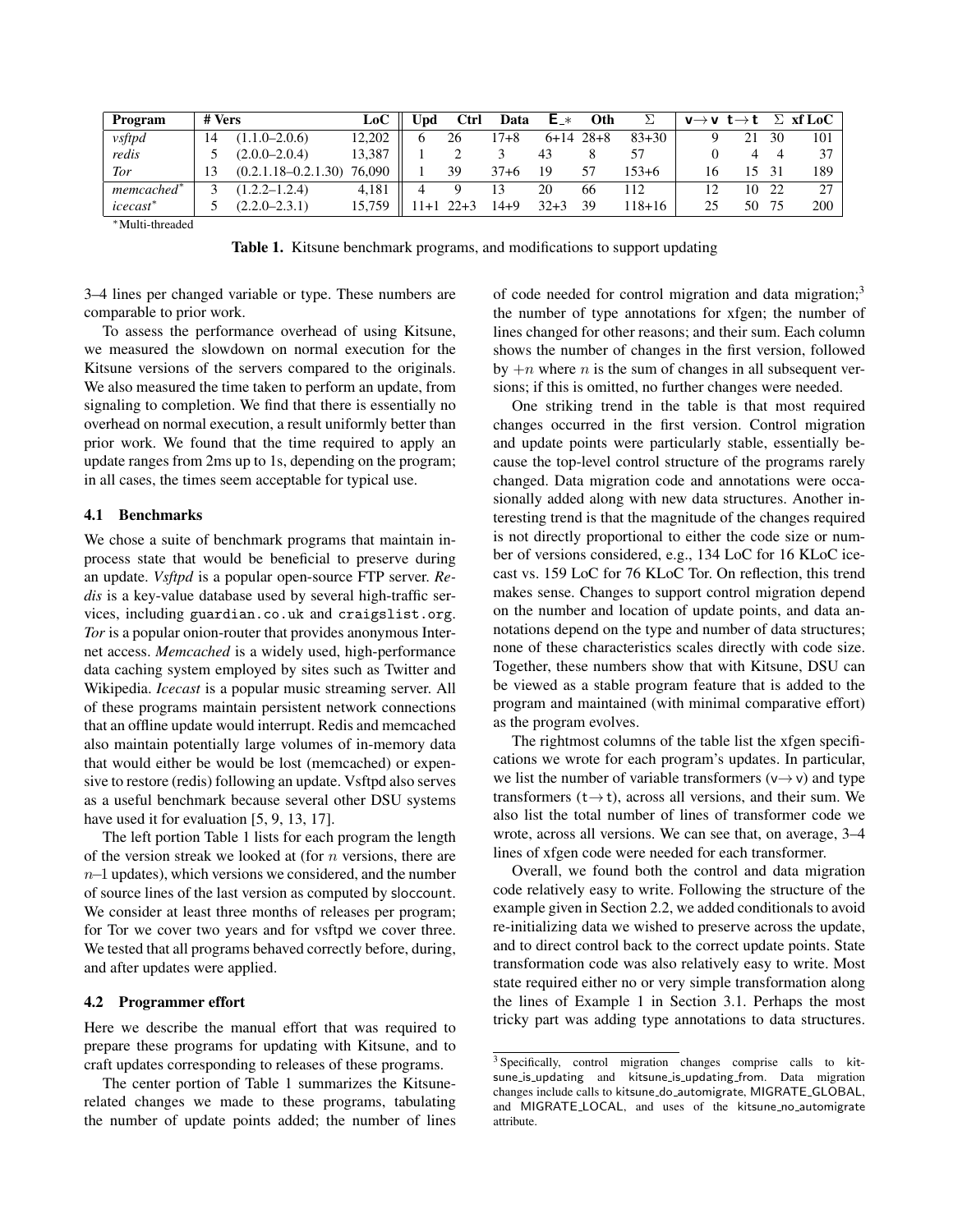While in many cases these annotations were obvious (specifying generic types or bounded arrays) or prompted by xfgen, a missing annotation was sometimes hard to debug. For example, failing to annotate a pointer as an array would result in the generated code not migrating all of the state, ultimately leading to a later crash. Fortunately, since Kitsune uses normal compilation and linking, we could use gdb to debug these problems directly.

Now we consider the particulars of each program, and when possible, compare the magnitude of these changes against those required by prior systems. In general, using Kitsune seems to require more program changes than prior systems, but the total sum of changes is still small.

*Vsftpd.* Many of the changes we made to vsftpd were typical across our benchmarks: we added type information for generics and inserted control flow changes to avoid overwriting OS state when updated. We added one update point for each of the five long-running loops in the program, which comprise the connection acceptance loop, two loops to implement privilege-isolated logins, the main FTP command processing loop, and a loop left running in a privileged parent process that implements commands such as chown.

The most interesting change we made to vsftpd was to handle I/O. Vsftpd replaces calls to recv with calls to a wrapper that restarts the actual read if it is interrupted, e.g., by the receipt of a signal. We inserted one update point in the wrapper so that interruption can initiate an update. To simplify the control-flow changes needed, rather than give the update point its own name, we reused the name of the update point in the loop that initiated the wrapped call; this is safe is because this loop will reinitiate the call when the update completes.

*Other DSU systems.* Neamtiu et al. [17] applied Ginseng, another DSU system, to vsftpd. They updated a subset of the version streak we did (finishing at version 2.0.3). Even though their changes support just one update point (versus our six, which permit updating in many more situations), the effort was comparable: They report 50 LoC changed and 162 lines for state transformation, compared to 113 LoC changed and 101 lines of state transformation for Kitsune.

Makris and Bazzi [13] also updated vsftpd using UpStare for a shorter streak. They say that "some manual initialization of new variables and struct fields" was required, along with "11 user-defined continuation mappings," but provide no detail as to their overall size. The UpStare distribution includes 14 mapping files, containing 4,644 lines of C code between them. Much of this code appears auto-generated. The manually written portion is chiefly used to transform variables and types.

*Redis.* Redis required few modifications to support updating. We placed a single update point in its main event loop and added one check to avoid some reinitialization. The vast majority of redis's state is stored in a single global variable, server, so few variables needed migration. Redis makes extensive use of linked lists and hash tables, and we used xfgen's generics annotations to model their types precisely. The version streak we considered included only code modifications, but we still needed xfgen to migrate data structures that reference global variables (whose addresses change with each updated version). For example, we wrote a 19-line specification to direct the traversal through a void∗ field by consulting an integer key to determine the field's type; while long, this code was straightforward. Finally, redis uses a custom allocator, which xfgen does not support, so we modified the redis header files with preprocessor directives to redirect custom allocator calls to malloc and free .

We are unaware of prior work applying DSU to redis.

*Tor.* Tor is the largest of our benchmark programs, at ∼76 KLoC. Adding DSU support required one update point in Tor's main loop. The larger number of control flow changes in comparison to other programs is a result of Tor's modular design. Twelve of the 33 modules' module init functions required simple two-line changes to prevent reinitialization of updated state. The remaining changes were made along the path from main to Tor's main loop, similarly to our other benchmarks. Most "data" changes were kitsune no automigrate attributes, directing Kitsune to skip over various constant strings used in parsing Tor's configuration file. We automigrated most global variables at the start of update execution, but manually migrated Tor's *network consensus* data structure (via a call to MIGRATE GLOBAL) which, for an update that added a new field, required other global state to be consistent first. The rest of our changes (counted above as "other") to Tor were primarily to add support to initiate an update via Tor's control interface, rather than a command-line signal, for easier testing.

We wrote eight xfgen rules, corresponding to 16 variables and 15 types. All the transformers for Tor data structures were straightforward, since type representation changes were rare in the streak we considered. Investigating further, we found that Tor's data representations tended to remain stable because most Tor data represents protocol messages, and these rarely change so as to preserve backward compatibility. The bulk of the remaining xfgen rules update function pointers for event handling stored in libevent and/or OpenSSL datastructures.

We are unaware of prior work applying DSU to Tor.

*Memcached.* Memcached is a multi-threaded server implemented using libevent. Unlike Tor, memcached's main loop is in libevent's event\_base\_loop function. To work with Kitsune, we had to change main to install a libevent callback on SIGUSR2 to handle update notifications. When the main thread is notified of an update, it uses pipes, via libevent itself, to notify each of the child threads of the update; each thread then terminates in response. The main thread then performs the update and all threads work back to calls to event base loop in the new code. Interestingly, we needed to "sandwich" such calls with like-named update points: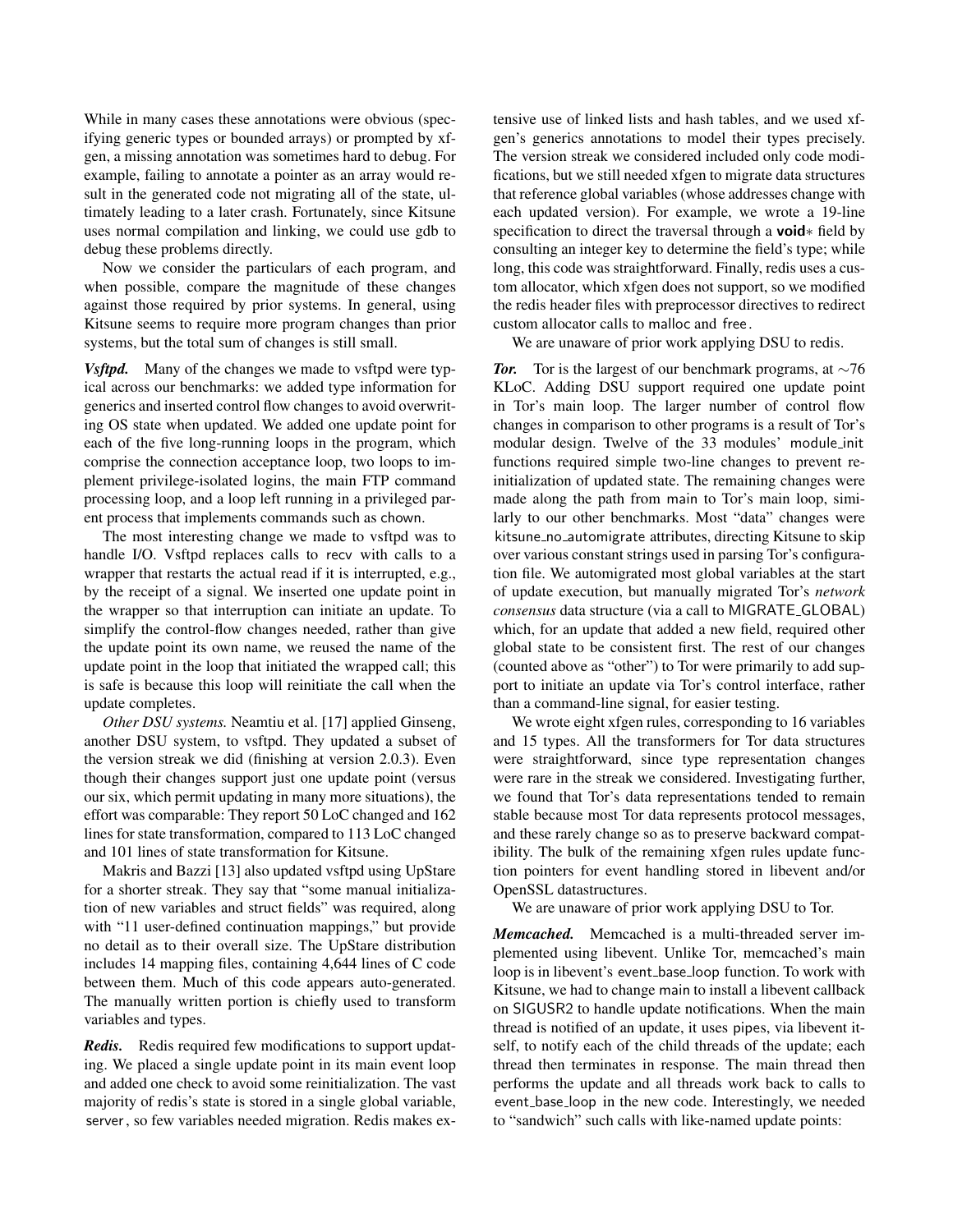kitsune\_update (" upd'' );  $\frac{1}{2}$  complete any active update  $\frac{1}{2}$ event\_base\_loop ( libevent\_base, 0); /\* pass control to libevent \*/ kitsune\_update (" upd'' );  $\neq$  a new update upon return  $*/$ 

When a thread is signaled, the event base loop call returns and initiates the update. When the program restarts, the update will complete when it reaches the update point (of the same name) just prior to the event base loop call in the new code.

There are two additional challenges in updating due to libevent: First, as with Tor, we needed to reinstall new function pointers in libevent after an update. Second, memcached installs the data associated with active connections in libevent, but does not retain its own pointers to that data. To enable updates to transform that data, we added code to maintain, in memcached itself, a list of active connections, which we can then use for state transformation.

*Other DSU systems.* Neamtiu and Hicks [16] updated memcached using Ginseng. They needed 26 lines of program changes and 12 lines for state transformation. Kitsune required more changes in part because we did not change libevent itself, which in Neamtiu and Hicks' setup was merged into the main program (and thus was updatable). Their changes also created a problem with reaching update points suitably often due to intervening blocking calls; placing the update point outside libevent avoided this issue.

*Icecast.* Icecast is another multi-threaded program, with separate threads for connection acceptance, connection handling, file serving, receiving a stream from another server, sending statistics, and more. To modify icecast to support DSU with Kitsune, we located each of the thread creation points and then inspected the thread entry function and related code to make two types of changes. First, we identified the thread's long-running, event-handling loop to which we added a call to kitsune update. Second, we added the necessary annotations to migrate local variables or skip initialization during thread startup. The most complex icecast patch added a new thread to handle authentication (which required us to add an update point to the new authentication thread's code) and reduced the number of connection threads. To implement this patch, we wrote transformation code that uses a C API provided by the Kitsune runtime that exposes the set of active threads at the time the update was taken (including the entry function, initialization argument, and update point taken) and allows the developer to add and remove threads or modify the properties of existing threads.

*Other DSU systems.* Neamtiu and Hicks [16] also considered updates to the same streak of icecast versions. They changed 154 LoC and wrote 80 lines of state transformation code. For Kitsune we changed 134 lines of the main program, and wrote 200 lines of xfgen specifications. A large proportion of these specifications were simple rules to initialize added variables or fields. However, they also included more complex rules for adding and removing a thread, as

| Program                                             | Orig $(sigr)$                                                        |           | <b>Kitsune Ginseng UpStare</b> |           |  |  |  |  |
|-----------------------------------------------------|----------------------------------------------------------------------|-----------|--------------------------------|-----------|--|--|--|--|
| 64-bit, 4×2.4Ghz E7450 (6 core), 24GB mem, RHEL 5.7 |                                                                      |           |                                |           |  |  |  |  |
| vsftpd $2.0.6*$                                     | 6.55s(0.04s)                                                         | $+0.75%$  |                                |           |  |  |  |  |
| memchd 1.2.4                                        | 59.30s(3.25s)                                                        | $+0.51\%$ |                                |           |  |  |  |  |
| redis $2.0.4$                                       | 46.83s(0.40s)                                                        | $-0.31\%$ |                                |           |  |  |  |  |
| icecast 2.3.1                                       | 10.11s(2.27s)                                                        | $-2.18%$  |                                |           |  |  |  |  |
|                                                     | 32-bit, $1 \times 3.6$ Ghz Pentium D (2 core), 2GB mem, Ubuntu 10.10 |           |                                |           |  |  |  |  |
| vsftpd $2.0.3*$                                     | 5.96s(0.01s)                                                         | $+2.35%$  | $+11.3%$                       | $+41.6%$  |  |  |  |  |
| vsftpd $2.0.3^{\dagger}$                            | 14.03s(0.02s)                                                        | $+0.29\%$ | $+1.47\%$                      | $+6.64\%$ |  |  |  |  |
| memchd 1.2.4                                        | 101.40s(0.35s)                                                       | $-0.49\%$ | $+18.4\%$                      |           |  |  |  |  |
| redis $2.0.4$                                       | $43.88s$ (0.16s)                                                     | $-1.21%$  |                                |           |  |  |  |  |
| icecast 2.3.1                                       | 35.71s(0.68s)                                                        | $+1.18%$  | $-0.28%$                       |           |  |  |  |  |

<sup>∗</sup>CD+LS benchmark, †file download benchmark

Table 2. Normal execution performance overhead

mentioned above. Ginseng's patches do not attempt to remove this extra connection thread.

#### 4.3 Performance

*Normal execution overhead.* We measured the overhead Kitsune adds to normal execution for all programs except Tor, discussed separately below. For comparison, we also measured the overhead of Ginseng and UpStare on programs they had previously benchmarked: vsftpd, memcached, and icecast for Ginseng, and vsftpd for UpStare.

We used the following workloads: For memcached, we ran memslap (2.5M operations using memslap's default workload). For redis, we used redis-benchmark (1M GET and 1M SET operations), and for a fair comparison, we modified the non-updating version of redis to use the standard memory allocation functions, as we had done to support xfgen. (Note that switching to standard malloc slightly *improves* redis' performance, since the custom allocator performed extra bookkeeping for tracking memory usage.) For vsftpd, we performed two separate tests. First, we measured the time to perform the following interaction 2K times: connect to the server, change directories, and retrieve a directory listing. Second, for the 32-bit platform, we measured the time to establish a connection and download a 32-byte binary file 200 times. This test closely resembles tests reported in the UpStare and Ginseng papers [13, 17]. For icecast, we used a benchmark originally developed for Ginseng [16] that measures the time taken for 16 simultaneous clients to download 7 music files, each roughly 2MB in size. For all programs, we ran the client and server on the same machine, to factor out network latency.

Table 2 reports the results. We ran each benchmark 21 times and report the median time for the unmodified programs along with the semi-interquartile range (SIQR), and the slowdowns for Kitsune, Ginseng, and UpStare (the median time for each compared to the median original time). The top of the table gives results on a 24 core, 64-bit machine, and the bottom gives results on a 2 core, 32-bit machine. Ginseng only works in 32-bit mode and UpStare is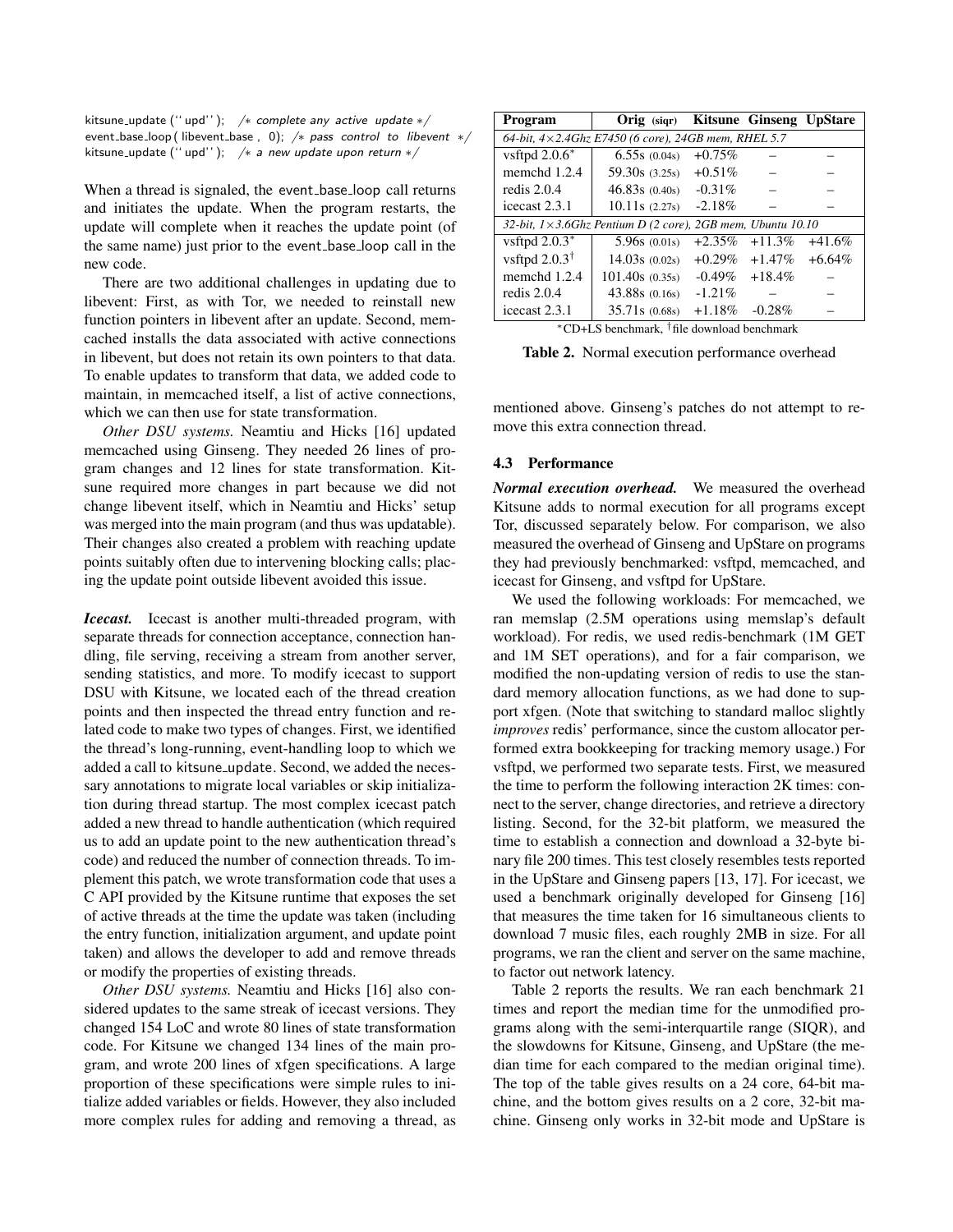| Program                                                              | Med.<br>(sigr)             | Min    | Max    |  |  |  |  |  |
|----------------------------------------------------------------------|----------------------------|--------|--------|--|--|--|--|--|
| 64-bit, $4 \times 2.4$ Ghz E7450 (6 core), 24GB mem, RHEL 5.7        |                            |        |        |  |  |  |  |  |
| vsftpd $\rightarrow$ 2.0.6                                           | 2.99ms(0.04ms)             | 2.62   | 3.09   |  |  |  |  |  |
| memcached $\rightarrow$ 1.2.4                                        | 2.50ms(0.05ms)             | 2.27   | 2.68   |  |  |  |  |  |
| redis $\rightarrow 2.0.4$                                            | 39.70ms (0.98ms)           | 36.14  | 82.66  |  |  |  |  |  |
| icecast $\rightarrow$ 2.3.1                                          | 990.89ms (0.95ms)          | 451.73 | 992.71 |  |  |  |  |  |
| icecast-nsp $\rightarrow$ 2.3.1                                      | 187.89ms (1.77ms)          | 87.14  | 191.32 |  |  |  |  |  |
| tor $\rightarrow 0.2.1.30$                                           | $11.81 \text{ms}$ (0.12ms) | 11.65  | 13.83  |  |  |  |  |  |
| 32-bit, $1 \times 3.6$ Ghz Pentium D (2 core), 2GB mem, Ubuntu 10.10 |                            |        |        |  |  |  |  |  |
| vsftpd $\rightarrow$ 2.0.3                                           | 2.62ms(0.03ms)             | 2.52   | 2.71   |  |  |  |  |  |
| memcached $\rightarrow$ 1.2.4                                        | $2.44$ ms $(0.08$ ms)      | 2.27   | 3.12   |  |  |  |  |  |
| redis $\rightarrow 2.0.4$                                            | $38.83 \text{ms}$ (0.64ms) | 37.69  | 41.80  |  |  |  |  |  |
| icecast $\rightarrow$ 2.3.1                                          | 885.39ms (7.47ms)          | 859.00 | 908.87 |  |  |  |  |  |
| tor $\rightarrow 0.2.1.30$                                           | $10.43ms$ (0.46ms)         | 10.08  | 12.98  |  |  |  |  |  |

Table 3. Kitsune update times

only distributed in binary packages, which are only available for 32-bit systems.

From this data, we can see that Kitsune adds essentially no overhead to normal execution: the performance differences range from -2.18% to 2.35%, which is well within the noise on modern systems [15]. In contrast, the overhead for Ginseng and UpStare is more significant: for Ginseng it is 11.3% and 18.4% for memcached and the first vsftpd benchmark, respectively, and for UpStare it is 41.6% for the first vsftpd benchmark. For vsftpd, this overhead is higher than previously reported [13, 17]: Ginseng's overhead was reported at 3% and UpStare's at 16%. These results are close to those of our second vsftpd benchmark— 1.47% overhead for vsftpd and 6.64% for UpStare—giving us confidence that we are making a fair comparison. We conjecture that the higher overhead in the first benchmark is due to it spending a higher proportion of time executing application code than the second, and thus is more impacted by UpStare's and Ginseng's special compilation. For comparison, UpStare's previously reported overhead on PostgreSQL (with data stored in memory to spend less time in OS code) was over 40%.

*Tor.* While we did not measure the overhead of Kitsune on Tor directly, we did test it by running a Tor relay in the wild. We dynamically updated this relay from version 0.2.1.18 to version 0.2.1.30 (13 versions) as it was carrying traffic for Tor clients. We initiated several dynamic updates during periods of load, when as many as four thousand connections carrying up to 11Mb/s of traffic (up and down) were live. No client connections were disrupted (which would have been indicated by broken or renegotiated TLS sessions). Over the course of this experiment, our relay carried 7TB of traffic.

*Time required for an update.* We also measured the time it takes to deploy an update with Kitsune, i.e., the total elapsed time for an update's preparation and execution, starting from when the update is signaled to when it has completed. Table 3 summarizes the results for the last update in each streak, giving the median+SIQR, minimum, and maximum update times. For each program, we picked a suitable work-



Figure 5. State size vs. update time (color plot)

load during which we did the update. For vsftpd, we updated after an FTP client had connected to and interacted with the server; for redis and memcached, we inserted 1,000 and 15,000 key-value pairs, respectively, prior to update; and for icecast, we established one connection to a music source and 10 clients receiving that stream prior to updating. For Tor, we fully bootstrapped as a client, establishing multiple circuits through the network and communicating with directory servers, and then applied the update.

For all programs except icecast, the update times are quite small. For icecast, most of the nearly 1 second delay occurs while the Kitsune runtime waits for each thread to reach an update point. This time was lengthened by one-second sleeps sprinkled throughout several of these threads. The line in the table labeled *icecast-nsp* measures the update time when these sleeps are removed, and shows the resulting time is much shorter. Because the sleeps are there, we conjecture icecast can tolerate the pause for updates; we did not observe a noticeable stop in the streamed music during the update. In recent work [11], we have developed techniques to support faster update times, showing significant improvements for icecast in particular. We plan to port these ideas to Kitsune in the near future.

Recall from Section 3.2 that xfgen-generated migrations may traverse significant portions of the heap, and thus for some updates the update time may vary with the size of the program state. Among our programs, the most likely to exhibit this issue are redis and memcached, as they may accumulate significant amounts of state. Figure 5 graphs the update time for these two programs versus the number of key-value pairs stored. For redis, the update time grows linearly because we traverse each of the data items on the heap, since some contain pointers to global variables that must be redirected to the new version's data segment. On the other hand, memcached's update times remain relatively constant because it stores its data in arrays that we treat opaquely, removing the need to traverse each instance.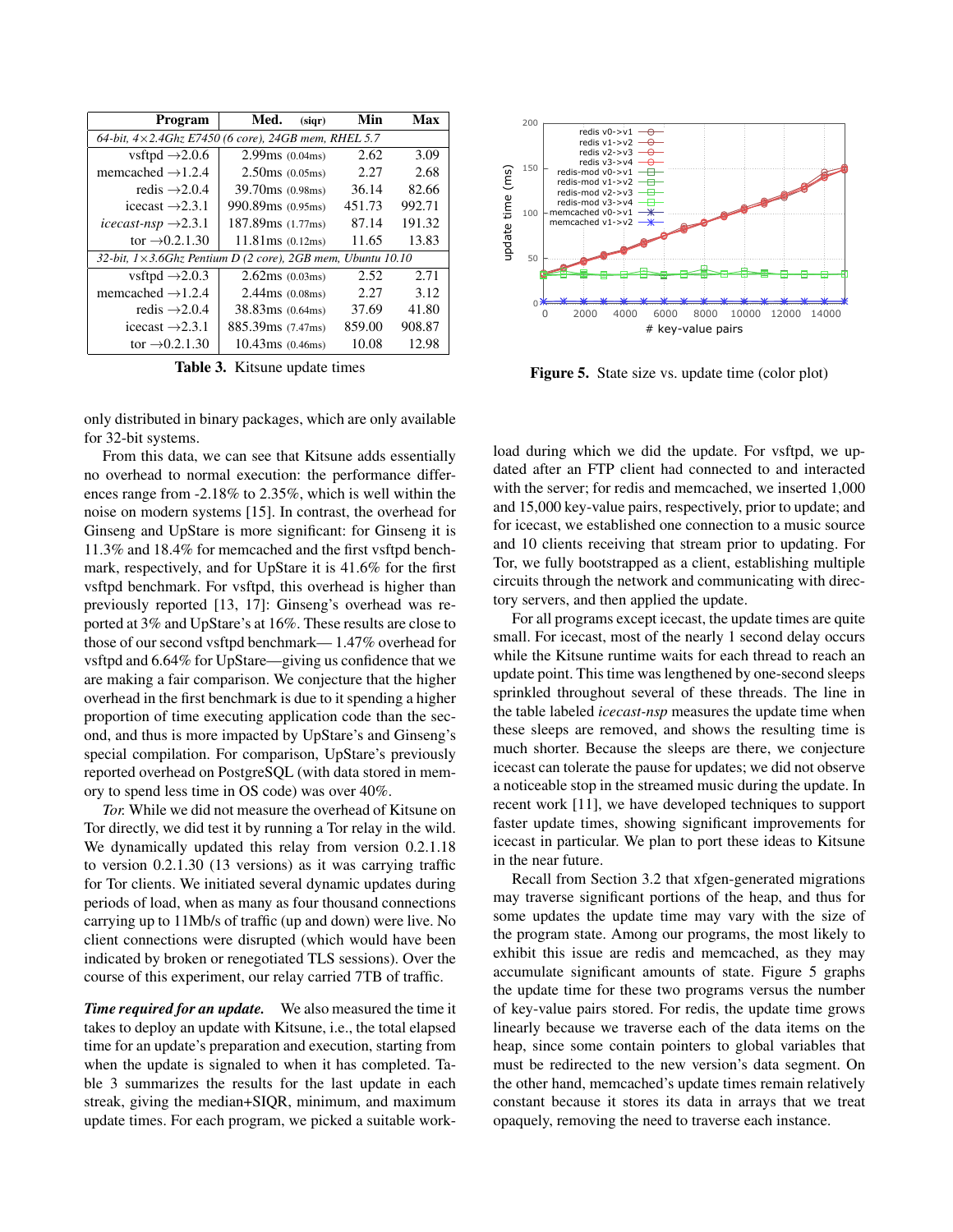Examining redis more closely, we observed that the pointers that force us to traverse the heap in fact point to a small, finite set of static locations. Thus, we created a modified  $(42)$ LoC changed) version of redis, labeled redis-mod, that stores integer indices into a table in place of those pointers. This obviates the need for a full heap traversal for all the updates in our streak, allowing updates times to remain constant for the tested heap sizes. Programs that use Kitsune may benefit from a similar transformation if they maintain a large amount of state containing static pointers.

### 5. Related Work

In this section we consider recent work that supports DSU for programs written in C and C++; these languages impose stringent constraints on a DSU system's design. Table 4 characterizes the mechanisms used to implement Kitsune and other recent C/C++ DSU systems. Ekiden [9], Ginseng [17], OPUS [1], POLUS [5], and UpStare [13] target applications, while Ksplice [2], K42 [3], LUCOS [4], and DynaMOS [14] support (or are) OS kernels. (LUCOS is essentially a version of POLUS that uses VMMs to effect changes in operating systems; all comments we make about the latter apply to the former.) We discuss tradeoffs resulting from these mechanism choices, and argue that Kitsune provides the greatest flexibility and best performance with modest programmer effort. The footnotes in the table summarize the discussion below. (A direct comparison to two systems, Ginseng and UpStare, appears at the end of the introduction.)

*Code updates.* Most systems effect code updates at the granularity of individual functions (or objects). As noted in the first column, Ksplice, OPUS, DynaMOS, and POLUS insert, at run-time, a trampoline in the old function to jump to the function's new version. $4$  As noted in the second column, Ginseng and K42 use indirection: Ginseng compiles direct function calls into calls via function pointers, while the K42 OS's object handles are indirected via a hand-coded *object translation table* (OTT); updates take effect by redirecting indirection targets to the new versions.

There are several drawbacks to using these mechanisms. Trampolines require a writable code segment, which makes the application vulnerable to code injection attacks. Trampoline-based updating may break programs optimized using inlining, since it presumes to know where the start of a function is, so POLUS and OPUS both forbid inlining. (Ksplice is able to account for the compiler's inlining decisions.) Using indirect calls adds overhead to normal execution and also inhibits inlining. Most onerously, neither trampolines nor indirections support updating functions that never (or rarely) exit, such as main, which changes relatively frequently [8], or functions that contain event-handling loops, such as the

|                                                                          | Code upd |          |                | Data upd |              |          | Timing   |            |
|--------------------------------------------------------------------------|----------|----------|----------------|----------|--------------|----------|----------|------------|
|                                                                          | tramp    | $\Xi$    | $_{\rm b}$ ord |          | repl<br>shdw | wrap     | nonacty  | upd pts    |
| $Dyna\overline{MOS}$ <sup>4</sup>                                        | $\times$ |          |                |          | $\times$     |          |          |            |
| Ekiden                                                                   |          |          | $\times$       | $\times$ |              |          |          | X          |
| Ginseng <sup>12345</sup>                                                 |          | ×        |                |          |              | $\times$ |          | X          |
| $K42^{25}$                                                               |          | $\times$ |                | $\times$ |              |          | $\times$ |            |
| Ksplice                                                                  | ×        |          |                |          | $\times$     |          | $\times$ |            |
| OPUS <sup>2</sup>                                                        | $\times$ |          |                |          |              |          | $\times$ |            |
| $LUCOS/POLUS^{245}$                                                      | $\times$ |          |                | $\times$ |              |          |          |            |
| UpStare <sup>23</sup>                                                    |          |          | $\times$       | $\times$ |              |          |          | $(\times)$ |
| Kitsune                                                                  |          |          | X.             | $\times$ |              |          |          | X          |
| <sup>4</sup> mixes old and new code<br><sup>1</sup> needs deep analysis  |          |          |                |          |              |          |          |            |
| <sup>2</sup> inhibits optimizations<br><sup>5</sup> relaxed thread sync. |          |          |                |          |              |          |          |            |
| <sup>3</sup> pervasive instrumentation                                   |          |          |                |          |              |          |          |            |

Table 4. Comparing DSU systems for C/C++

scheduling loop in the OS. In the best case, programmers must refactor the program to place long-running loop bodies in separate functions (e.g., using "loop extraction" [17]).

The remaining three systems, UpStare, Ekiden, and Kitsune support more general changes by updating at the granularity of the whole program rather than individual functions. UpStare loads in code for the new program and then performs *stack reconstruction*: the running program automatically *unwinds* the current stack one function at a time back to main, and then *rewinds* the stack to a new-version program point specified by the programmer. In contrast, Kitsune relies on the programmer to migrate control to the equivalent new-version program point.

Kitsune's manual approach pays dividends in both better performance and simpler semantics. To allow updates to happen at any program point, UpStare's compiler adds unwinding/rewinding code to all functions; while convenient, this code adds substantial performance overhead to normal execution. Moreover, to exploit UpStare's flexibility, a developer must carefully define how to map from all possible old-version thread stacks to new-version equivalents. Up-Stare reduces this burden allowing the programmer to limit updates to fewer program points, just as Kitsune does. But then the value of general-purpose stack reconstruction is less clear. Kitsune allows all compiler optimizations<sup>5</sup> and code to support control migration imposes no overhead during normal execution since such code only appears on program paths leading to update points, and these paths tend not to intersect with normal execution paths. Moreover, expressing control migration in the code rather than in a specification to the side is arguably advantageous: with only a few update points there is very little code to write, and its presence in the program makes the update semantics explicit and easier to understand. Ekiden, the precursor of Kitsune, effects up-

<sup>4</sup> The first instruction of the function is replaced by a jump to a small piece of code, the *trampoline*, that executes the replaced instruction and then jumps to the function's new version.

<sup>5</sup> Compiling the updatable program to use position-independent code (PIC) sacrifices a register. However, modern servers are often compiled with PIC to enable address-space layout randomization.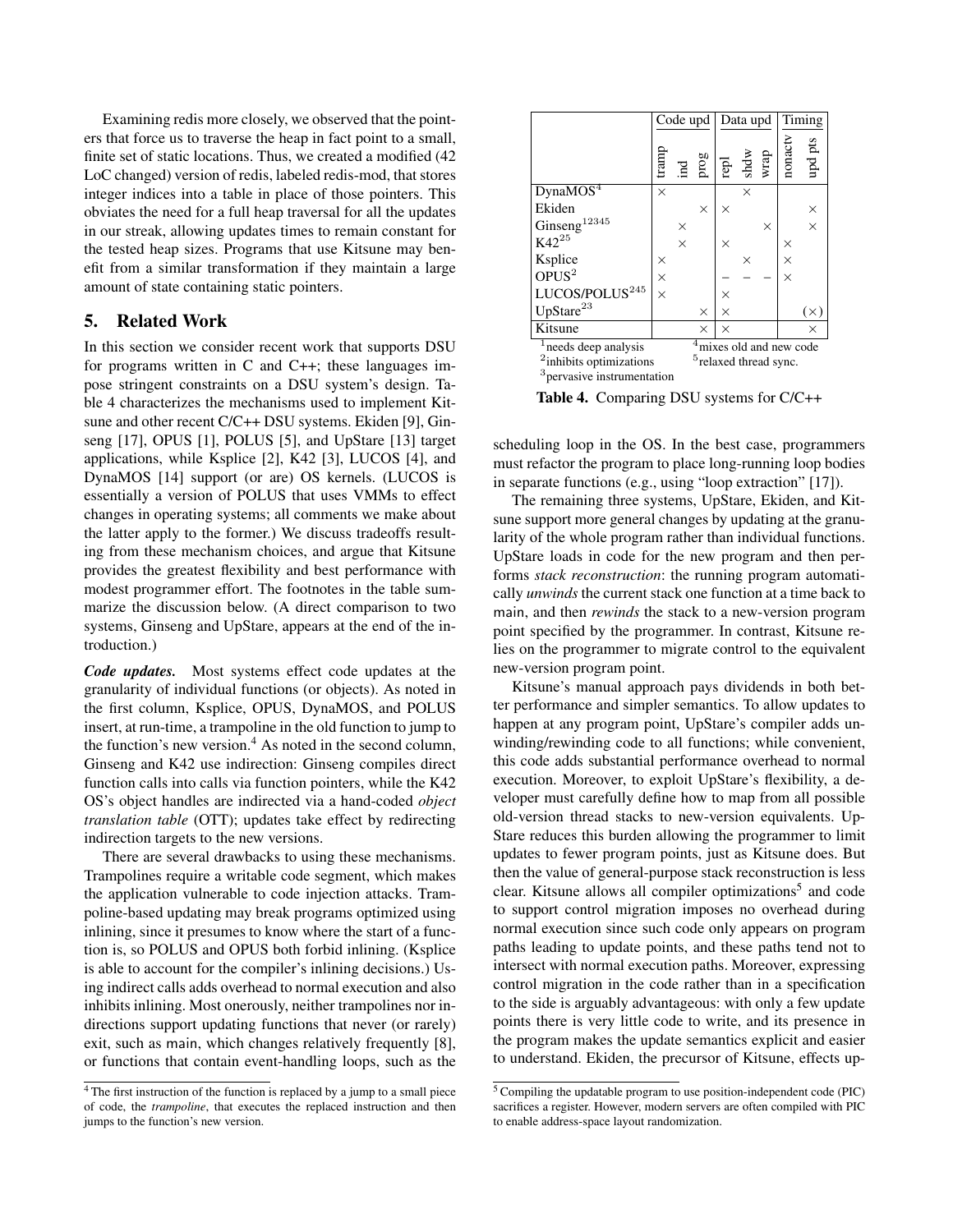dates by transferring state to a new-version process; it employs roughly the same API as Kitsune and enjoys its benefits of high flexibility and low overhead, but updates take longer and require more memory.

*Data updates.* Returning to the table, we can see that most systems handle data structure representation changes by using *object replacement*, in which the programmer, or system, can allocate replacement objects and initialize them using data from the old version. Ksplice and DynaMOS leave the old objects alone but allocate *shadow data structures* that contain only the new fields. Ginseng uses an approach called *type wrapping* wherein programs are compiled so that structs have an added version field and extra "slop" space to allow for future growth. Calls to mediator functions are inserted to access updatable objects and these calls initiate transformation of those objects that are not up to date.

Shadow data structures have the benefit that fewer functions are changed by an update: if we add a new field to a struct, then only code that uses that field is affected, rather than all code that uses the struct. But programmers must write additional code to deal with shadow fields and manage their lifetimes, which imposes run-time overhead and clutters the software over time. Type wrapping has the benefit that there is no need to find objects in order to update them; rather, object transformation will occur lazily as the new version executes. But type wrapping has several limitations: (1) mediator functions slow normal execution; (2) the added slop space hurts performance (e.g., cache locality) and may prove insufficient for some changes; (3) the change in representation forbids certain coding idioms (e.g., involving typecasts to/from void∗); and (4) the whole-program static analysis underlying Ginseng's type wrapping has trouble scaling.

Object replacement adds the least overhead to normal execution, but there must be a way to find all instances of changed objects (e.g., by chasing pointers from global variables) and redirect these pointers to newly allocated, transformed objects. K42's coding style makes this easy—the system can just traverse the OTT—but most applications are not written this way. Kitsune's xfgen tool is able to generate traversal code given relatively small specifications and some type annotations; in other systems, the programmer burden is much higher. Note that DSU for type-safe languages can avoid xfgen's traversal generation: the garbage collector can automatically find and initiate transformation of changed objects [7, 19] without need of further type annotations.

That said, object replacement in Kitsune is not a panacea. For one, xfgen does not currently support migrating a pointer to the interior of an object before the object itself has been migrated. Type wrapping is not limited in this way because the address of the interior object will not change between versions. However, type wrapping does suffer from a related problem where other data structures may hold onto an address inside a wrapped type (what Neamtiu and Hicks call an *abstraction-violating alias* [17]), which will delay the

update. Another problem with object replacement in Kitsune is that all migration takes place at update time, potentially producing a lengthy pause in execution. Type wrapping postpones transformation of data until it is accessed, which amortizes the transformation cost over the post-update execution. However, type wrapping's lazy approach could have the undesirable of effect of delaying the pause until the application is performing a time-critical request.

*Timing.* Returning to the table, we consider how systems determine when an update may take effect. Ksplice, K42, and OPUS only permit an update when changed code is not *active*; that is, no thread is running that code, and no thread's stack refers to it. While this restriction reduces post-update errors, it does not eliminate them [8], and moreover imposes strong restrictions on the form of an update and how quickly it can be applied.

For increased flexibility, other systems allow updates to active code. Kitsune and UpStare updates take place when all threads reach a programmer-designated *update point* (for UpStare, such points may be system-determined). We have found this simple approach works quite well in practice. In contrast, Ginseng allows an update to take effect so long as it *appears* as though it occurred when all threads were at update points [16]. This approach accelerates update times, but the static analysis that underlies it scales poorly and is conservative, requiring awkward code restructurings. PO-LUS allows threads to update immediately, and thus because POLUS updates take effect at function calls, after an update a program may wind up running bits of old and new code at the same time; a study using Ginseng showed mixing code versions substantially increases the odds of errors [8]. Moreover, POLUS data structures are versioned, with version N of the code accessing version N of the data, so the programmer defines callbacks (invoked via virtual memory page protection support) to keep the copies in sync. Therefore, the programmer must understand the impact of multiple code versions accessing the same data, which we imagine could be tricky when a datastructure change corresponds to a change in semantics. Our experience with the simple barrier approach suggests these more sophisticated approaches, with higher programmer demands, may be unnecessary [11].

*Checkpointing.* Checkpoint-and-restart systems [18] allow programs to be relaunched "in the middle" of execution from a checkpoint. At a high-level this bears some similarity to DSU, but checkpointing systems do not provide support for changing code or data representations on restart. Ekiden effects an update by serializing and transferring state between an old-version process and a fresh new-version process—i.e., Ekiden works like a checkpointing system that does permit code and data modification. However, we found that the cost of transferring state in Ekiden was significant, and hence moved to the Kitsune model, which has a similar programming API but allows in-place code and data changes, for better performance.